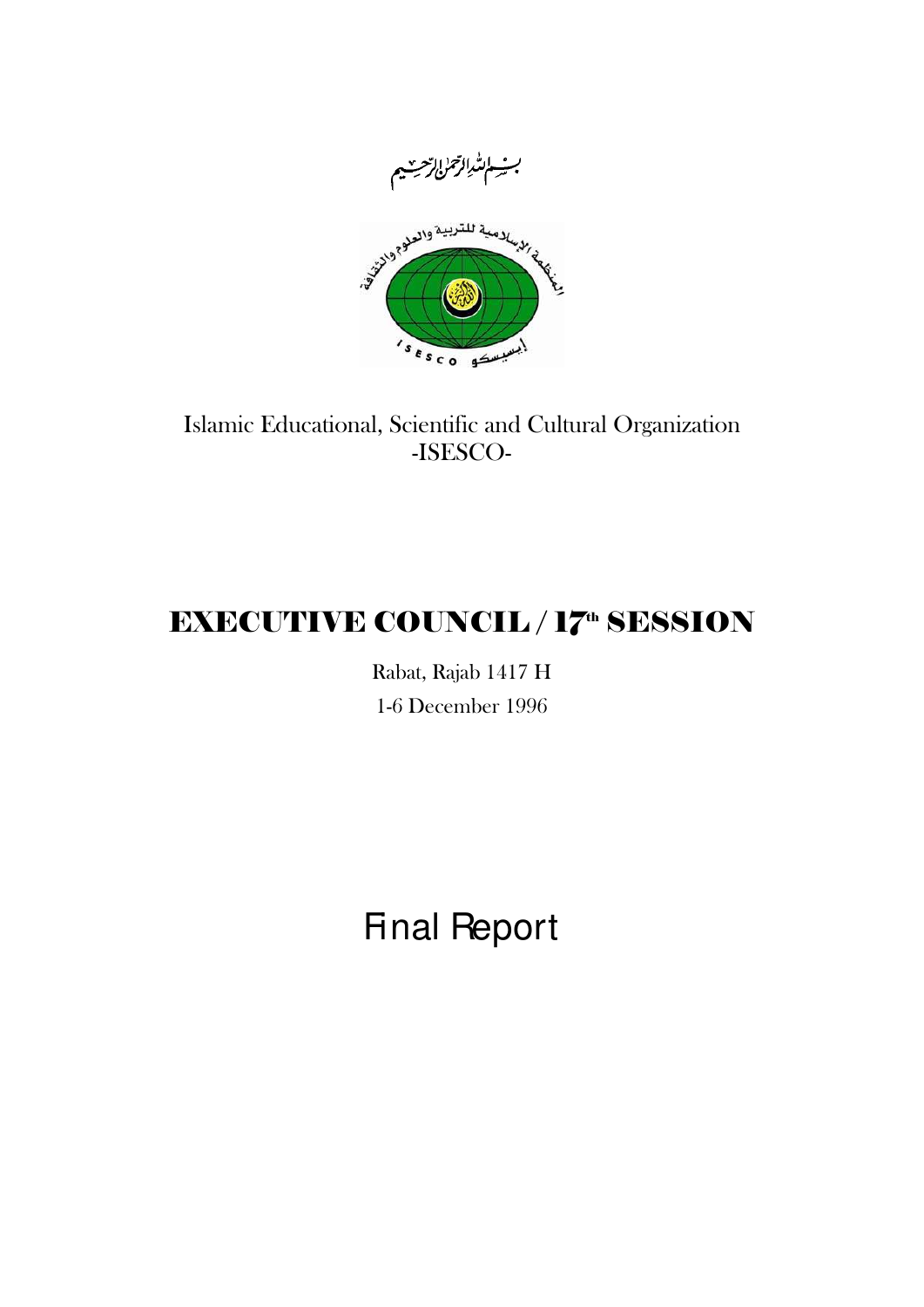

The Executive Council of the Islamic Educational, Scientific and Cultural Organization held its  $17<sup>th</sup>$  session in Rabat, capital-city of the Kingdom of Morocco, the seat country, from 19 to 24 Rajab 1417H, corresponding to 1-6 December 1996. It was attended by the Member of Executive Council, representing the Member States of the Organization, with the exception of the representatives of two Member States of the Organization, namely the Republic of Gabon, and the Republic of Maldives.

#### *(Annex n°1: List of attending members of the Executive Council)*

#### **Opening session: Sunday, 19 Rajab 1417H (6 December 1996)**

#### **Morning:**

- **1-** The opening session was held under the chairman of His Excellency Mr. Lamine Karama, Minister of Foreign Affairs of the Republic of Guinea and Chairman of the Executive Council. It was attended by His Excellency Mr. Mohamed Ghassan Al-Halabi, Minister of Education of the Syrian Arab Republic and President of the  $5<sup>th</sup>$  General Conference, His Excellency Dr. Idriss Khalil, Minister of Higher Education, Executive Staff Training and Scientific Research of the Kingdom of Morocco, His Excellency Mr. Abdallah Azmani, Minister of Cultural Affairs of the Kingdom of Morocco, His Excellency Dr. Abdulaziz Othman Altwaijri, Director General of the Islamic Organization, His Excellency Ambassador Othman Motary, Representative of His Excellency the Secretary General of the Organization of the Islamic Conference to His Majesty King Hassan II, Sovereign of the Kingdom of Morocco and Chairman of the  $7<sup>th</sup>$  Islamic Summit, and His Excellency Dr. Samir Sanbar, Assistant Secretary General of the United Nations for Public Information. The Session was also attended by many senior officials from the Government of the Kingdom of Morocco, the members of the diplomatic corps accredited in Rabat, the representatives of a number of international and regional organizations as well as several personalities in the fields of letters, culture and information.
- **2-** The Opening Session started with the recitation of some verses of the Holy Quran. H.E. Mr. Lamine Kamara, Chairman of the Executive Council, Minister of Foreign Affairs of the Republic of Guinea and the representative of Guinea in the Council, then delivered an address, in which he expressed his pleasure at opening the  $17<sup>th</sup>$  Session of the Council, and thanked all the participants for the interest they took in the Islamic Organization. He also expressed profound satisfaction at the steady development Organization thanks to the wise management of Dr. Abdulaziz Othman Altwaijri. He commanded the high academic level of the activities implemented and the serious efforts made by the General Directorate to rationalize expenditures and streamline the utilization of work means, thus enhancing the credibility of the Organization on the international scene as well as its status on a par with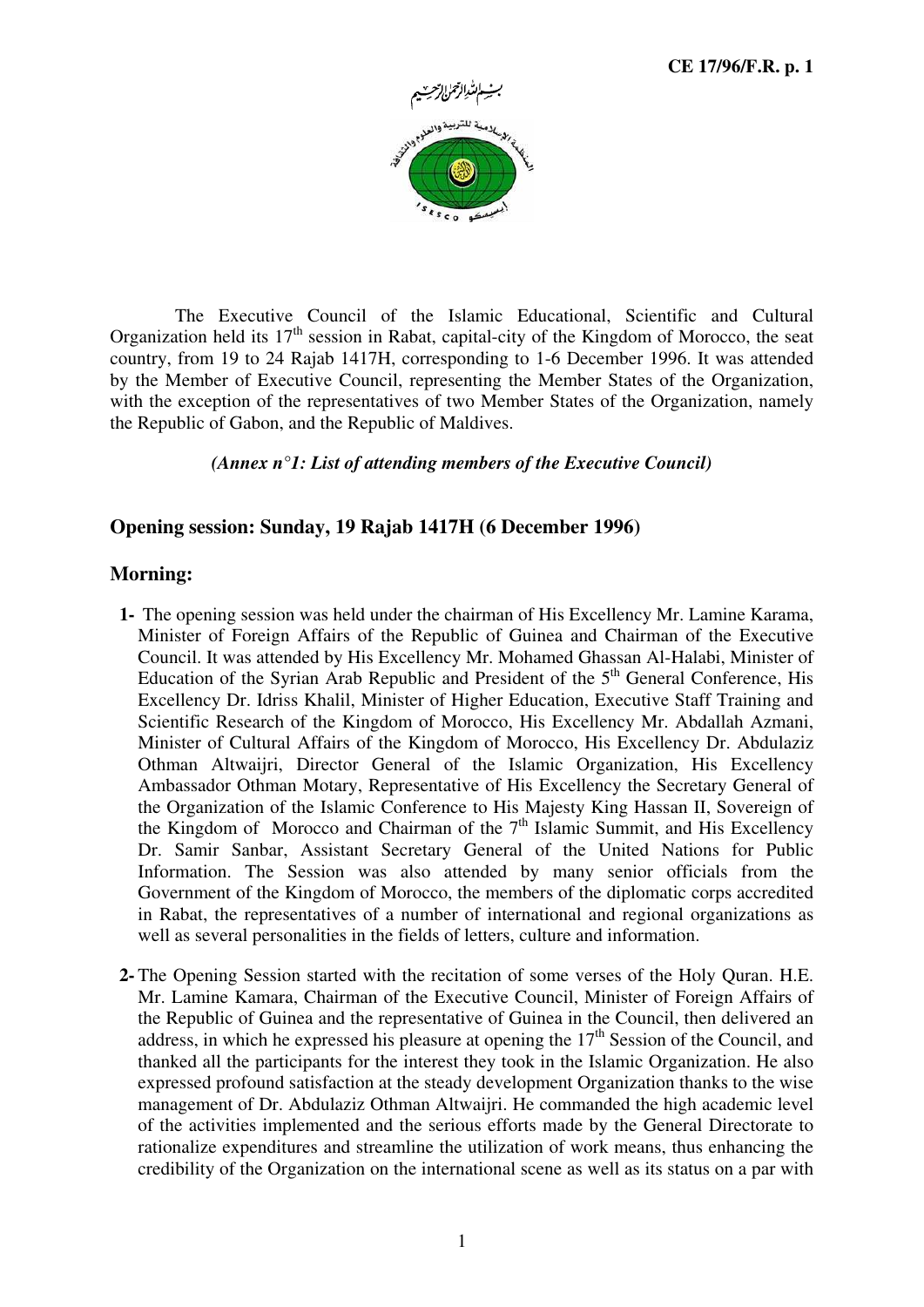the major international organizations. He emphasized the need to include a number of topical issues directly related to development in the next Three-Year Action Plan for the years 1998-2000. He, then, concluded by expending his most profound thanks and gratitude to His Majesty King Hassan II, Sovereign of the Kingdom of Morocco, for the generous care and sustained support he bestowed on the Organization.

#### *(Annex n°2: Address of H.E. Lamine Kamara, Minister of Foreign Affairs of the Republic of Guinea, Chairman of the Executive Council)*

**3-** H.E. Dr. Idriss Khalil, Minister of Higher Education, Executive Staff Training and Scientific Research of the Kingdom of Morocco, delivered an address in which he first welcomed the members of the Executive Council on behalf of the Government of His Majesty King Hassan II. He, then, expressed his appreciation for the praiseworthy mission discharged by the Islamic Organization and stressed importance of combining planning and work in an integrated manner and with a clear-cut methodology. He referred to the message addressed by the Moroccan Monarch to the Muslim Ummah on the occasion of the advent of the Fifteenth Century of the Hegira, in which His Majesty emphasized that thanks to a sound Islamic planning and a sustained organized work, the Muslim Community would overcome most of its crises, take up successfully the challenges leveled at it, and assume by itself the responsibility for its development and growth within the framework of its own civilization.

In this address, Dr. Idriss Khalil commended the good elaboration of the Organization's documents submitted to the Council, which, he said, combined the components of both planning and work. Talking about the achievements undertaken with the framework of the current Action Plan, he stated that such accomplishments were likely to create the appropriate conditions for achieving the comprehensive and sustainable growth of the Muslim Community, on the basis of both knowledge and values. He reminded that the responsibility devolved on the Islamic Organization regarding the progress and development of the Muslim Ummah placed it in a vanguard position by virtue of its Charter, objectives as well as the hopes pinned on it.

### *(Annex n°3: Address of H.E. Dr. Idriss Khalil, Minister of Higher Education, Executive Staff Training and Scientific Research of the Kingdom of Morocco)*

**4-** H.E. Mr. Mohammed Ghassan Al-Halabi, Minister of Education of the Syrian Arab Republic and President of the  $5<sup>th</sup>$  General Conference, delivered an address in which he expressed his pleasure at attending the opening of the 17th Session of ISESCO's Executive Council, commending the great achievements of the Islamic Organization in the realms of education, science and culture. He voiced his confidence in the success of the Council's proceedings, which would enhance the Organization's efficiency and sustain its course as well as develop its methodology and performance. He congratulated His Excellency Mr. Lamine Kamara, Chairman of the Executive Council, on his appointment as Foreign Minister of his country, and expressed thanks to the Council members for their valuable contributions, and to His Excellency Dr. Abdulaziz Othman Altwaijri, ISESCO's Director General, for the unfailing efforts he was exerting to develop the Organization's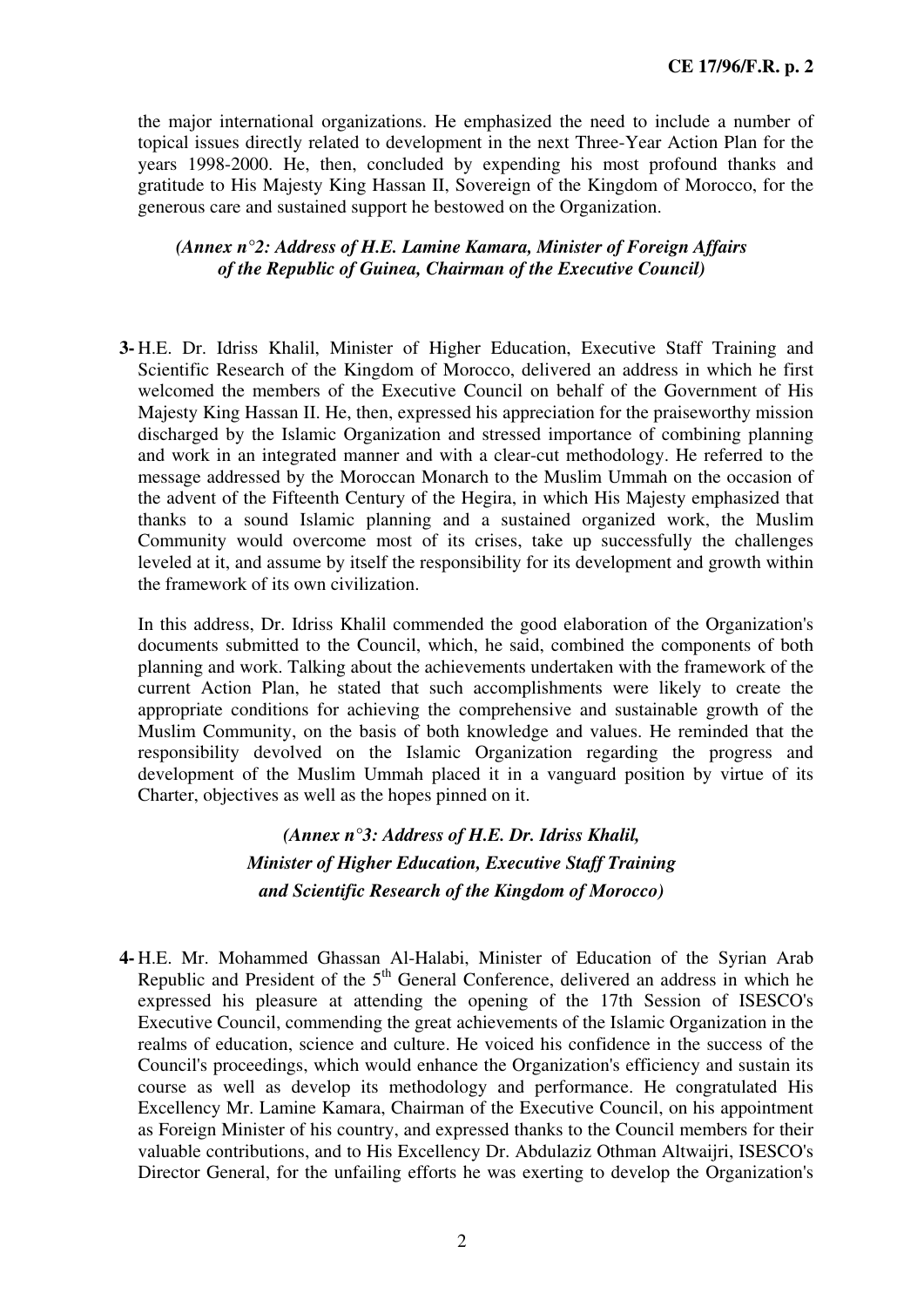work. Concluding his address, he extended his sincerest thanks and gratitude on behalf on the General Conference to His Majesty King Hassan II, Sovereign of the Kingdom of Morocco, for the generous care and continued support he bestowed upon the Organization.

### *(Annex n°4: Address of His Excellency Mr. Mohamed Ghassan Al-Halabi, Minister of Education in the Government of the Syrian Arab Republic, President of the 5th General Conference)*

**5-** In his address, His Excellency Dr. Abdulaziz Othman Altwaijri, ISESCO Director General, extended his warm welcome to the members of the Executive Council and expressed his heartfelt thanks and gratitude to His Majesty King Hassan II, Sovereign of the Kingdom of Morocco, for the generous care he bestowed upon the Organization. He also expressed his warm thanks to the leaders of Members States, indicating that the activities of the Organization, since its inception, had covered the Muslim communities within and outside the Muslim countries and gave impetus to the national efforts made to develop the human resources of the Muslim world. He further indicated that the growing confidence reposed in the Organization by the Member States and international and regional organizations had strengthened its determination to discharge its assigned duties and better serve the Muslim world.

He then highlighted the various aspects marking the period between the  $16<sup>th</sup>$  and  $17<sup>th</sup>$ Sessions, namely the expansion of ISESCO's activities, the upgrading of its performance, the creation of new fields of action, the improvement of work methods, and the soar of the implementation rate to 90% by the end of the year. He indicated that, relying on the principles of modern management and scientific thinking, the Organization had worked out a medium-Term Plan apt to usher it in the next century on the basis of the Cultural Strategy for the Islamic World, and approached an elite of scholars versed in this domain for an in-depth review of the Plan.

He concluded his address by welcoming all participants, beseeching Almighty God to crown the Organization's efforts with success in the best interest of the Muslim Ummah.

### *(Annex n°5: Address of His Excellency Dr. Abdulaziz Othman Altwaijri, Director General of the Islamic Educational, Scientific and Cultural Organization)*

**6-** At the end of the Opening Session, the Director General of the Islamic Organization signed two cooperation agreements with the Moroccan Ministry of Cultural Affairs, represented by His Excellency Mr. Abdallah Azmani, Minister of Cultural Affairs of the Government of the Kingdom of Morocco, and the Spanish Comillas Foundation, represented by His Excellency Mr. Felipe Gomez, Vice-Executive Manager, who delivered an address on this occasion. The Director General also signed a Memorandum of Understanding with the United Nations General Directorate of Public Information, represented by H.E. Dr. Samir Sanbar, UN Assistant Secretary General for Public Information.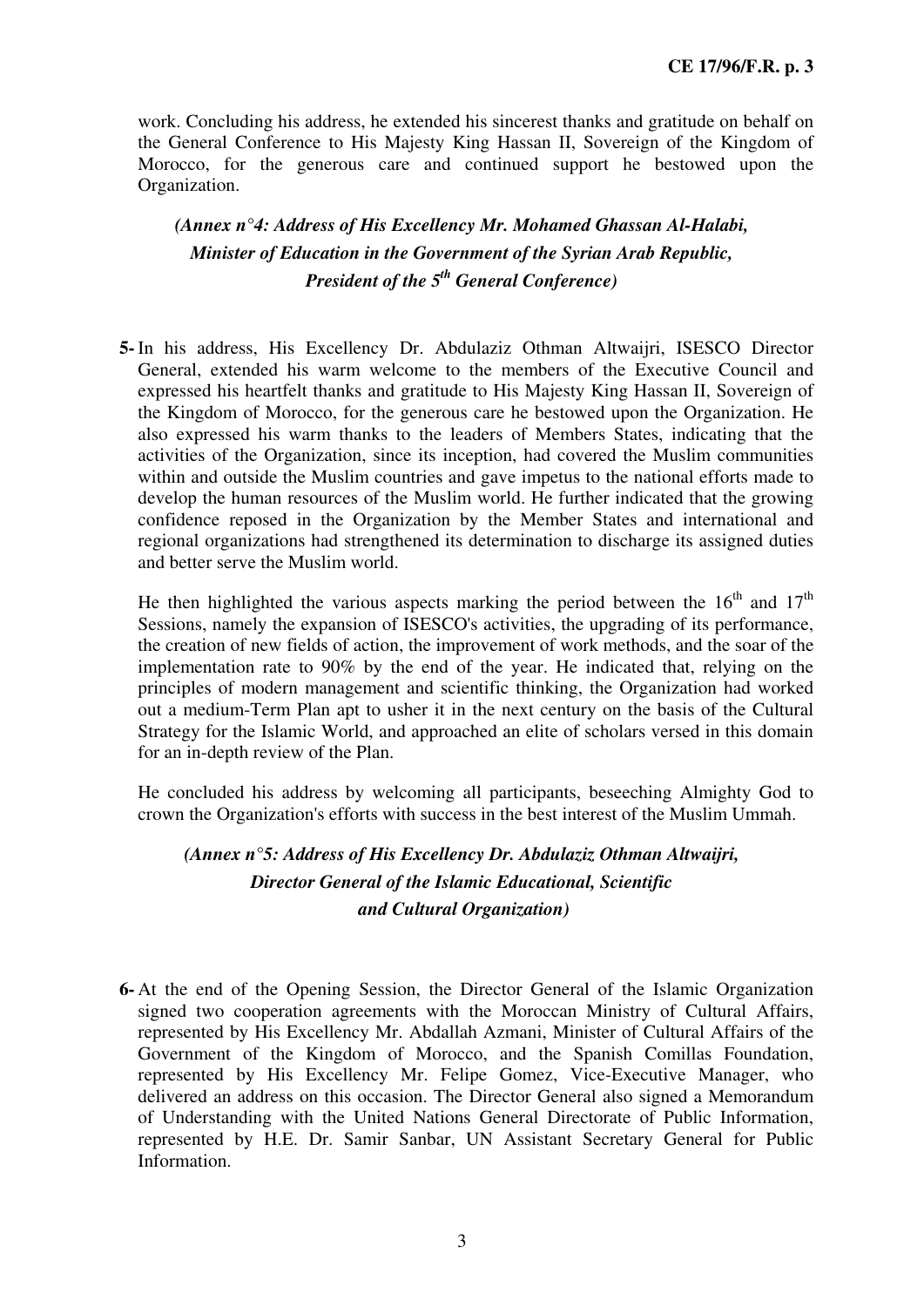### *(Annex n°6: Address of His Excellency Mr. Felipe Gomez, Comillas Vice-Executive Manager)*

#### **First working Session: Sunday, 19 Rajab 1417H (1st December 1996)**

#### **Afternoon:**

#### **Item 1.1 of the Agenda**

#### **Adoption of the Agenda**

#### **(Document CE.17/96/1.1 Provisional (Revised))**

**7-** The Council considered the draft Agenda submitted in the Document CE. 17/96/1.1 Provisional, Revised. After deliberation, the Agenda was adopted. In this respect, the Council took the following decision:

#### **Decision n° CE. 17/96/D.1.1**

#### **On Item 1.1 of the Agenda**

#### **(Adoption of the Agenda)**

#### **The Executive Council,**

- In accordance with articles 22, 23 and 24 of the Rules of Procedure of the Council;
- Having considered the Draft Agenda of its Seventeenth Session, contained in Doc (CE 17/96/1.1 Provisional (Rev.);
- Considering the deliberations which have taken place;

#### **Decides the following:**

Adopts the Agenda of its current Seventeenth Session as contained in the Doc CE 17/96/1.1 Adopted, which is annexed to the Final Report of the aforementioned Session.

#### *(Annex n°7: Document CE. 17/96/1.1 Adopted)*

#### **Item 2.1 of the Agenda:**

#### **Adoption of the Programme of the Session's proceedings**

#### **(Document C.E. 17/96/1.2 Provisional (Revised))**

**8-** The Council considered the proposed Programme of the Session's proceedings. After deliberations, the Programme was adopted. In this regard, the Council took the following decision: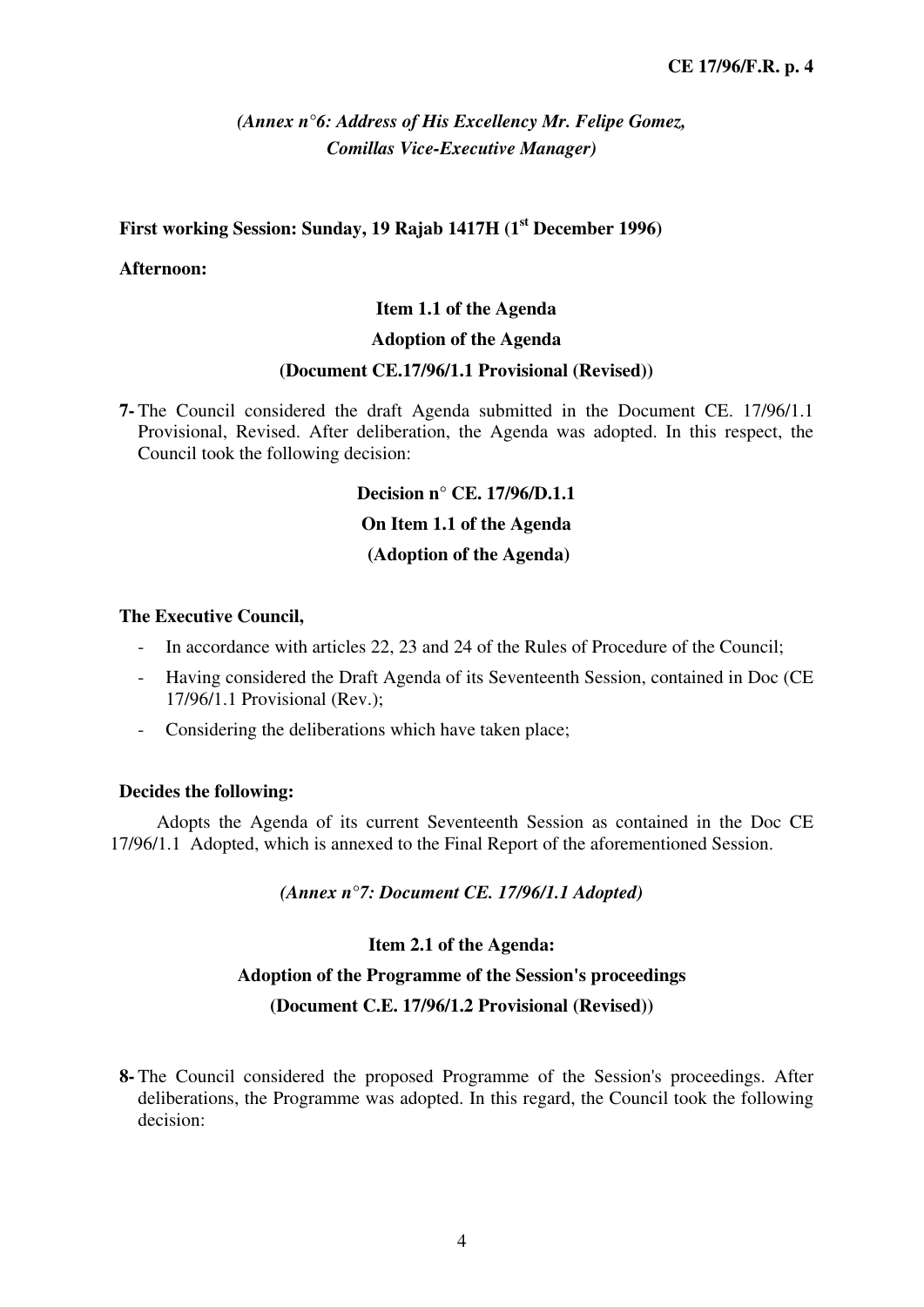### **Decision n° CE. 17/96/D.1.2 On Item 1.2 of the Agenda (Adoption of the Session's Programme)**

#### **The Executive Council,**

- Recalling Decision CE 16/95/D 6.1, which was adopted by the Council at its  $16<sup>th</sup>$ Session (Rabat, 1-5/12/1995), and in which the Council decided to convene its  $17<sup>th</sup>$ Session in Rabat, in the first two weeks of December 1996 for a duration of six days;
- Considering the Decision CE 17/96/D 1.1 by virtue of which the Council adopted the Agenda of the current  $17<sup>th</sup>$  Session;
- Having examined the Draft Programme of the present Session's proceedings, contained in Doc. CE 17/96/1.2 Provisional 5Rev;);
- Considering the deliberations which have taken place,

#### **Decides the following:**

Adopts the Programme organizing the proceedings of its  $17<sup>th</sup>$  Session as contained in Doc. CE 17/96/1.2 Adopted, which is annexed to the Final Report of aforementioned Session.

*(Annex n°8: Document CE. 17/96/1.2 Adopted)* 

#### **Item 2.1 of the Agenda: Report of the Director General on the Organization's activities between the 16th and 17th Council Sessions (Document C.E. 17/96/2.1 and Document CE. 17/96/2.1 (Addendum))**

**9-** The Director General gave an overview of the new procedures introduced by the General Directorate during the present year to improve the implementation of activities, such as computerization and the utilization of the technical sheets system for monitoring the academic aspects of activities and ensuring continuous assessment, which made it possible to follow up activities rigorously and prepare reports quickly. He also reviewed the salient elements and data relating to the Organization's achievements during the second year of implementation of the Three-Year Plan of Action. In this context, he highlighted the efforts exerted by the General Directorate to boost the international cooperation of the Organization and reinforce the cooperation agreements, in addition to the practical measures taken to strengthen the mechanisms pertaining to programme implementation. He further specified that 312 activities had been programmed for the current year in the fields of education, science, culture, communication, information, documentation, the press and cooperation, against 185 activities during the previous year, representing an increase of 68%. He said that a total amount of US\$ 5,500,000 had been earmarked for these activities, including US\$ 2,500,000 provided by cooperating partners. He pointed out that the present year's appropriations had increased by 150% in comparison with the previous year's appropriations. He then reviewed the major achievements of the Organization between the  $16<sup>th</sup>$  and  $17<sup>th</sup>$  Council Sessions, underlining that those achievements continued a qualitative leap in the course of the Organization, and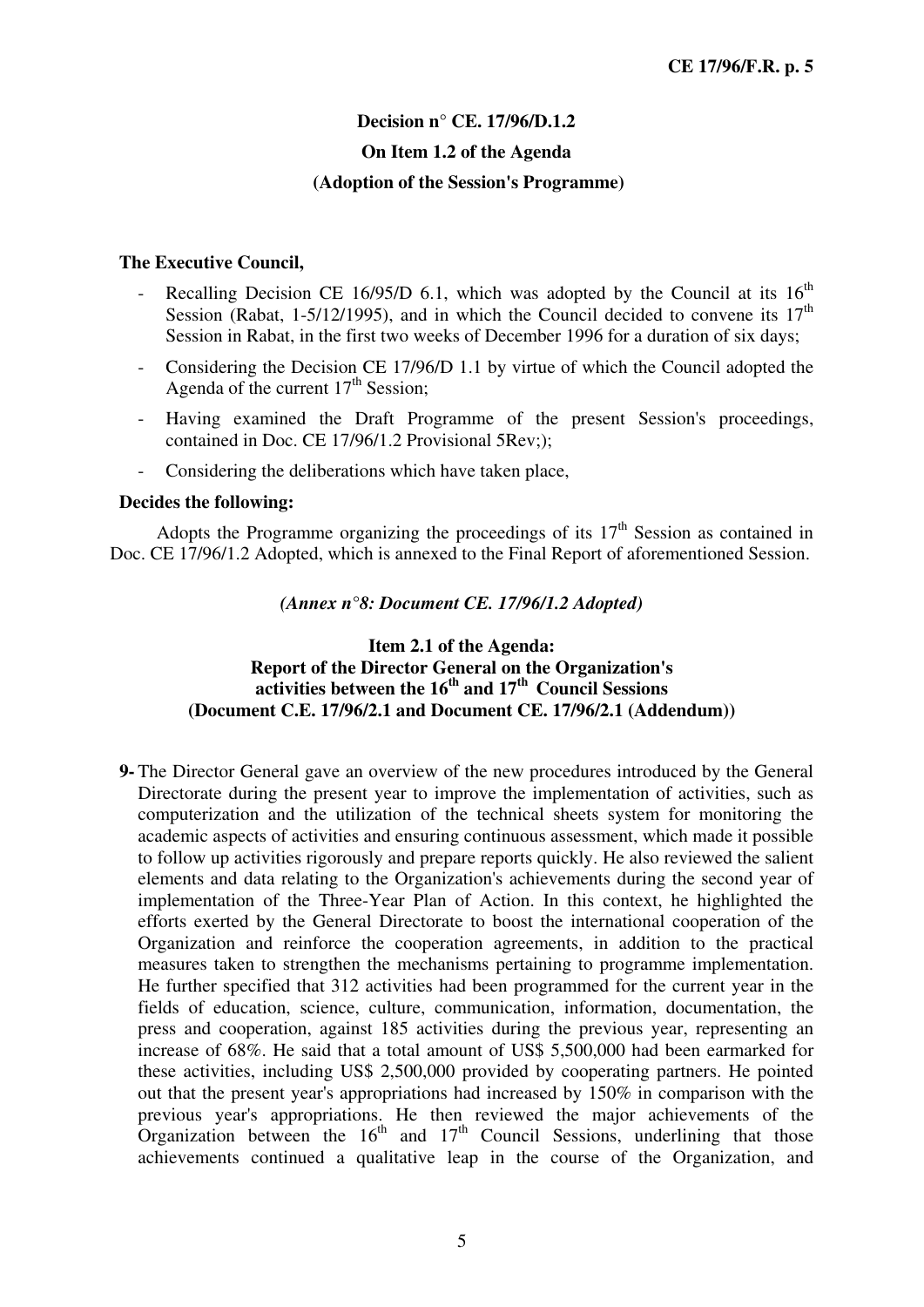emphasizing that the implementation rate of Directorate, Services and Divisions would rise to 90% by the end of December 1996.

- **10-** The Executive Council members congratulated the Director General on the quality of the report, its clarity and comprehensiveness as well as the diversified and balanced activities and programmes it contained, which bore testimony to the improved management and upgraded work mechanisms of the administration. Deliberations ensued, in which the Council members made observations, foremost of which were:
	- The Executive Council registered, with great satisfaction, the distinct relations existing between the General Directorate and the Seat Country, as well as the growing number of cooperation agreements concluded with the competent parties in the Kingdom of Morocco:
	- The Council expressed appreciation for the efforts made by the Director General as illustrated by the number if his work visits, commended the outcome of these visits and contacts with senior officials and praised the direct contacts because of their beneficial effects;
	- The Director General was invited to widen the base of such visits and contacts to include all Member States, as this would increase awareness about the Organization's activities, enlarge the scope of its programmes and consolidate them;
	- The Council called for distinguishing in the Organization's documents between the activities implemented within the scope of the Plan of Action and those programmed and implemented on an extra-budgetary basis in cooperation with States and governmental and non-governmental organizations;
	- The Council called for including in the report of the Director General his activities in the Seat Country along with his activities outside the Seat Country.

### **Second working Session: Monday, 20 Rajab 1417H (2nd December 1996)**

#### **Morning:**

#### **Item 2.1 of the Agenda: (continued)**

- **11-** The Executive Council members pursued discussion of the Director General's report, making observations and proposals which may be summarized as follows:
	- To widen the scope of programmes and activities relevant to scientific research as to cover the humanities, in particular the social sciences and psychology, instead of limiting them to basis sciences;
	- To focus, in the scientific activities, on bioethics and informatics ethics in order to cope with the rapid developments occurring in this area, take measures to monitor them and check the impacts which run counter to the values of the Muslim society;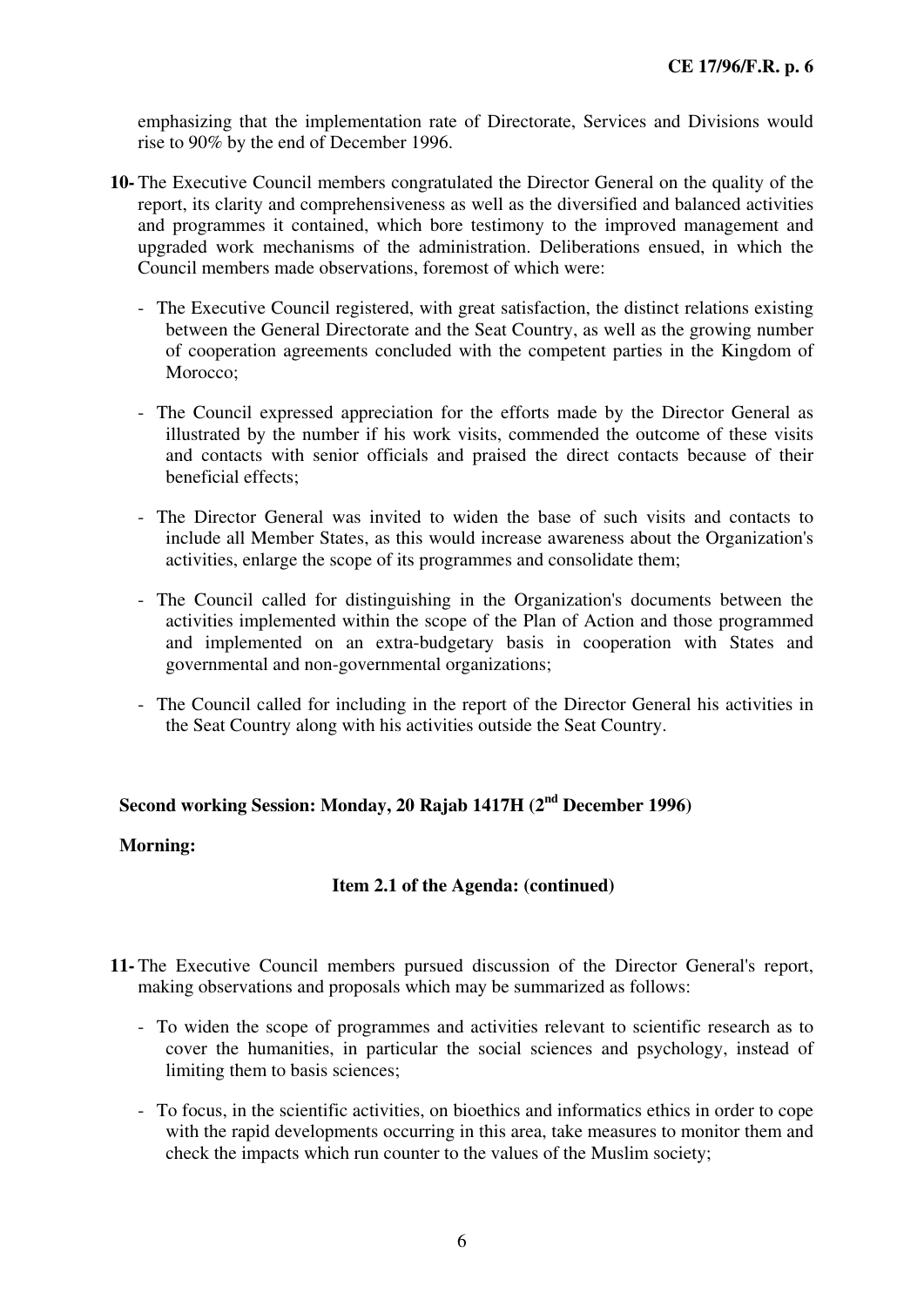- To request the Organization to adopt some major projects marked by their Islamic specificity, and to incorporate its programmes and activities within these projects;
- To request the Organization to identify the potentials and needs of Member States in the fields of education, science and culture in order to have indicators on the basis of which it may draw up its action plans and determine the opportunities of cooperation and exchange of expertise among the Member States;
- To request the Organization to attach greater importance to the quantitative and qualitative evaluation of its activities as well as to the assessment of the implementation rate, the quality of achievement and the overall productivity, in addition to identify the difficulties;
- To request the Organizations to set up ISESCO Clubs in Member States in order to promote awareness about ISESCO, its objectives, mission and programmes.
- **12-** In his reply to the remarks and queries of the Council members, the Director General pointed out that the activities and programmes of the Organization were all incorporated in the Plan of Action approved by its organs. He stressed the importance of cooperation programmes with international, Islamic and Arab institutions, in particular the cultural and scientific organs operating within the framework of the Organization of the Islamic Conference. He also pointed out that the Organization's evaluation methodology took into account the opinions of the parties participating in every activity carried out.
- **13-** The Deputy Director General in Charge of Programmes and the Director of Science provided some clarifications and replies to the queries raised by the Council members.

After deliberations, the Council took the following decision:

#### **Decision n° CE. 17/96/D.2.1**

#### **On Item 2.1 of the Agenda**

#### **(Report of the Director General on the Organization's Activities between the 16th and 17th Council Sessions)**

- In accordance with the Article 20, paragraph "d" of the Rules of Procedure of the Executive Council, which stipulates that the Council examines the Director General's Report on the Organization's activities that are being implemented;
- Having considering the Report of the Director General on the Organization's activities between the  $16<sup>th</sup>$  and  $17<sup>th</sup>$  Council Sessions, which is included in documents CE 17/96/2.1 and CE 17/96/2.1 Addendum;
- Having heard the presentations made by the Director General and his assistants;
- Noting, in particular, that the course followed by the Organization aimed at taking maximum advantage of the cooperation agreements concluded with the other international organizations has led to the rationalization of expenses and the exchange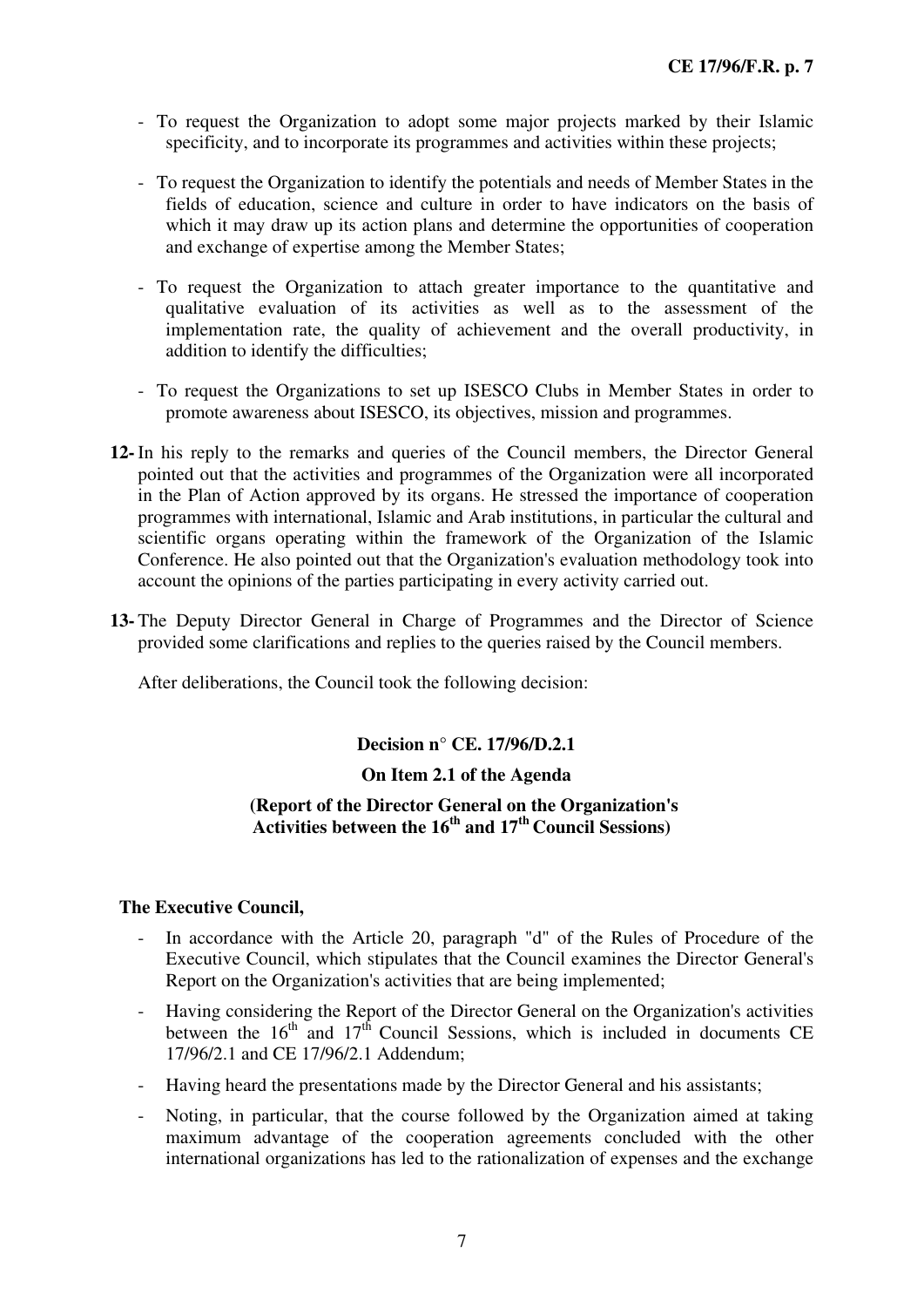of experiences, which constitutes a positive asset in the Organization's work methods and programme implementation techniques;

- Noting, also, that the harnessing of cooperation agreements has brought about a significant increase in the programme implementation;
- Considering the deliberations which have taken place as well as the opinions and comments expressed by the Executive Council members;

#### **Decides the following:**

- **1.** Adopts the Report of the Director General on the Organization's activities between the 16<sup>th</sup> and 17<sup>th</sup> Council Sessions, contained in documents CE 17/96/2.1 and CE 17/96/2.1 Addendum;
- **2.** Commands the tremendous efforts exerted by the General Directorate to implement the bulk of activities and programmes and extend the fields of cooperation with international organizations, Arab and Islamic institutions, regional bodies, and foundations, which has procured to the Organization substantial important resources and ushered it into international community in order to take advantage of its resources and experiences;
- **3.** Commends the Director General's policy of programme implementation according to the priorities adopted by the Executive Council at its previous sessions;
- **4.** Requests the establishment within the Executive Council of a restricted committee composed of the representatives of the Islamic Republic of Iran, the Kingdom of Morocco and the Republic of Yemen with a view to evaluating the contents of concluded agreements and the real impact of the programmes implemented within their framework in the light of the Organization's objectives;
- **5.** Requests the Director General to set up an external evaluation mechanism entrusted with assessing the activities carried out;
- **6.** Requests the Director General to make a distinction between the activities carried out with budgetary appropriations and those carried out with extra-budgetary resources;
- **7.** Agrees to submit this Report to the next General Conference and recommends its adoption by the General Conference.

**Item 2.2 of the Agenda: Financial Report of the Director General, Closing Accounts for the Financial Year 1995; General Statements of Accounts and Expenditure up to the end of September 1996** 

#### **(Document C.E. 17/96/2.2 and Document CE 17/96/2.2 Addendum)**

**14-** The Director General introduced the document, indicating the amounts received by the Organization from 1 January 1995 to 31 December 1995 and the expenditures incurred during the same period. He indicated that, in 1995, the Organization had received US\$ 4,726,529.40, which was a meagre amount when compared with what had been received during the previous period, i.e. US\$ 6,252,086.41, and when compared with the expected budget amounting to US\$ 11,486,938.00. He pointed out that the arrears, until 31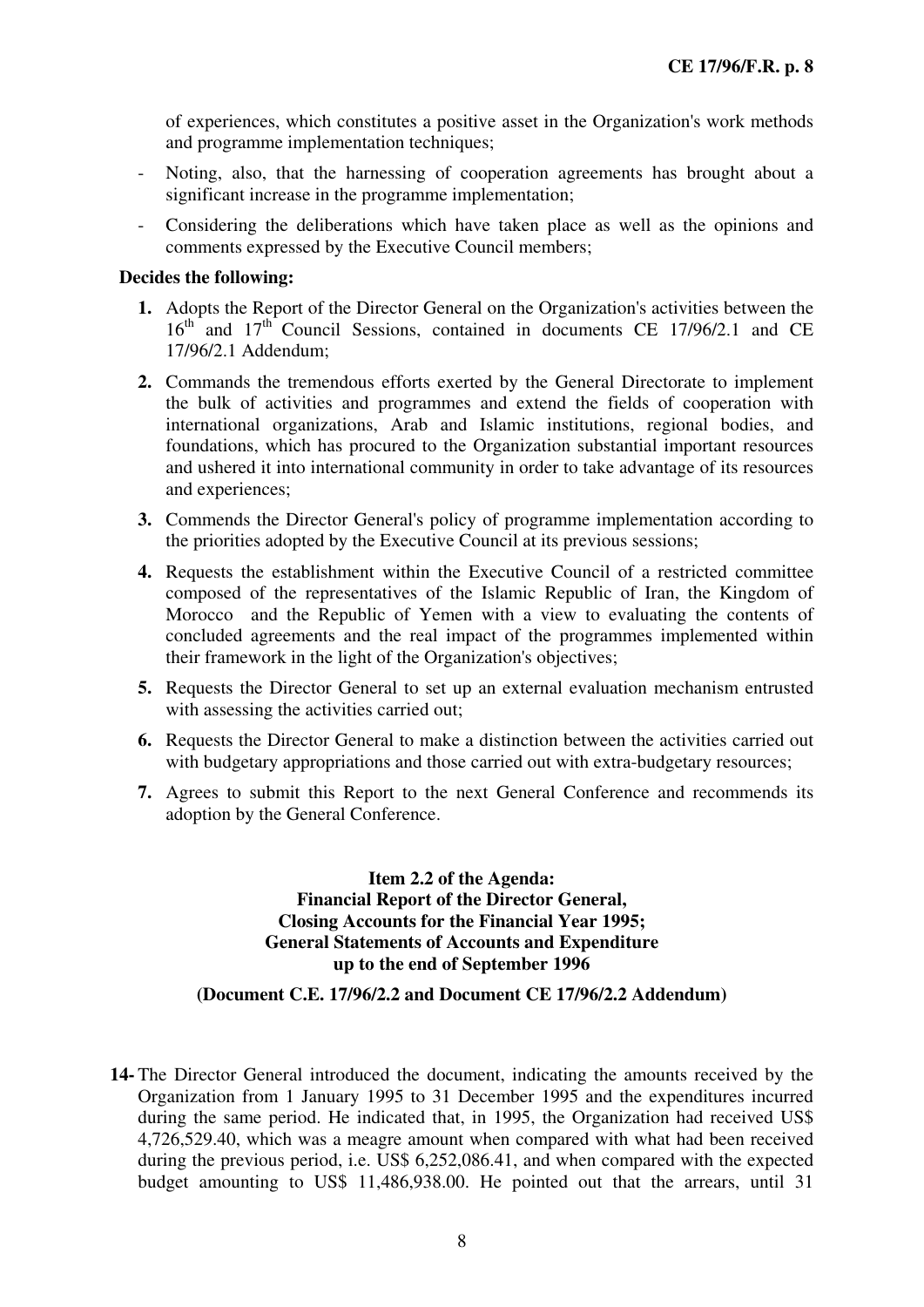December 1995, had amounted to US\$ 45,483,774.24, and that actual expenditures on the Organization's programmes, in 1995, were based on 40% of the adopted estimated budget. He explained that the General Directorate had pursued its efforts to obtain additional resources, through cooperation agreements, and had received US\$ 700,000 to implement joint progammes. He concluded his presentation saying that the Report also included the balance and operating account, as at 31 December 1995, for both the End-of-Service Allowance Fund and the Medical Insurance Fund of ISESCO.

#### **Third working Session: Monday, 20 Rajab 1417H (2nd December 1996)**

#### **Afternoon:**

#### **Item 2.2 of the Agenda (contd.)**

**15-** The Council pursed its consideration of the Financial Report, Closing Accounts and General Statements of Accounts and, after deliberation, took the following decision:

**Decision n° CE. 17/96/D.2.2** 

#### **On Item 2.2 of the Agenda**

#### **(Financial Report of the Director General and Closing Accounts for the Financial Year 1995; and General Statements of Accounts and Expenditure up to the end of September 1996)**

- In accordance with the Article 29, paragraph "d" of the Financial Regulations and Article 20, paragraphs "e" and "f" of the Rules of Procedure of the Executive Council;
- In compliance with operative paragraphs 4 and 5 of Decision CE 15/94/D.2.2 adopted by the Executive Council at its  $15^{th}$  Session (Damascus, 19-24/11/1994), regarding the time frame of the preparation of the financial reports;
- Having considered the Financial Report of the Director General and Closing Accounts for Financial Year 1995 as well as the General Statements of Accounts and Expenditure up to the end of September 1996, contained respectively in documents CE 17/96/2.2 and CE 17/96/2.2. Addendum;
- Having heard the explanations provided by the Director General and his assistants;
- Taking note that the Financial Control Committee has examined the Financial Report and Closing Accounts for 1995, has expressed its appreciation for this report and made suggestions in this connection;
- Considering the deliberations which have taken place: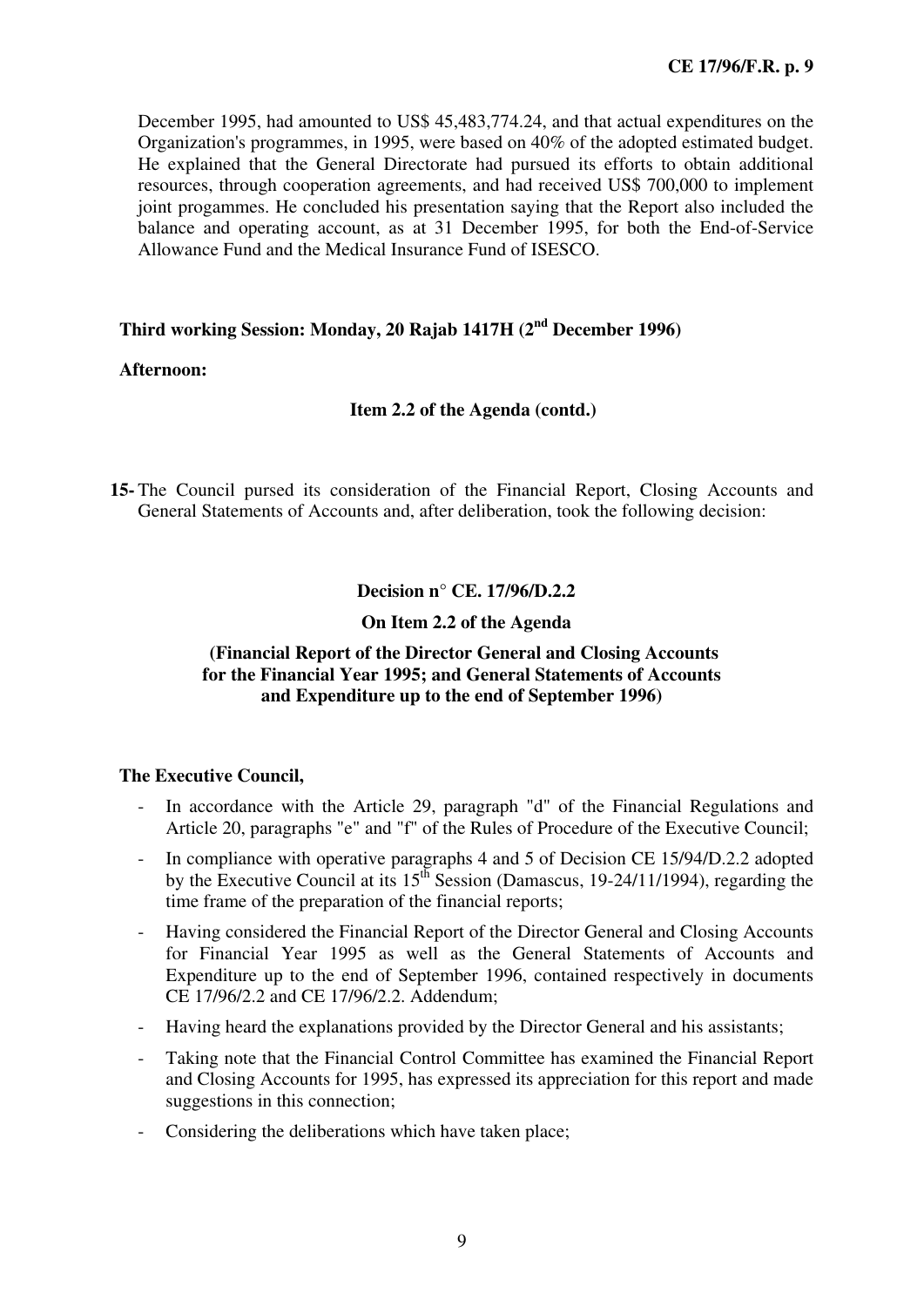- **1.** Adopts the Financial Report of the Director General and Closing Accounts for Financial Year 1995 as well as the General Statements of Accounts and Expenditure up to the end of September 1996, contained respectively in documents CE 17/96/2.2 and CE 17/96/2.2. Addendum;
- **2.** Commands the General Directorate adherence to the Decision DE 15/94/D2.2 adopted by the Executive Council at its  $15<sup>th</sup>$  Session, regarding the preparation of the financial reports;
- **3.** Commends also the Director General for the efforts he has exerted in gearing the bulk of the financial resources to the implementation of programmes, and in monitoring the operating expenses;
- **4.** Agrees to refer this Report to the next General Conference and recommends its adoption.

### **Item 2.3 of the Agenda: Report of the Financial Control Committee and of the Audit Company for financial year 1995**

#### **(Document C.E. 17/96/2.3)**

- **16-** The Chairman of the Financial Control Committee made a brief presentation, in which he first commended the efforts made by the General Directorate to facilitate the work of the Committee. He indicated that the Committee had reviewed the accounts of the Organization, inspected its stocks and ascertained the accuracy of the accounts audited. He then went through the most important recommendations made by the financial Control Committee at its last meeting, in particular the recommendation requesting the General Directorate to complete the registration formalities of the ownership of the building housing the offices of the Organization so as to become its sole property; the recommendation calling upon the Council members to look into the fixed assets that remained at the disposal of the retired Deputy Director General and take the appropriate measures to settle this question; the recommendation that the Internal Auditor have access to the files relevant to "purchases" and the responsibility for stocks be transferred from the Stocks and Procurements Section to the Financial Affairs Division.
- **17-** The Council Members congratulated the Financial Control Committee on its comprehensive and precise report. During deliberations, the following observations were put forth:
	- To provide training to the finance staff;
	- To monitor and develop the Medical Insurance Fund through entrusting an insurance expert with the task of drawing up system for the Fund;
	- To set up active committees to render the special Funds more effective and improve their resources.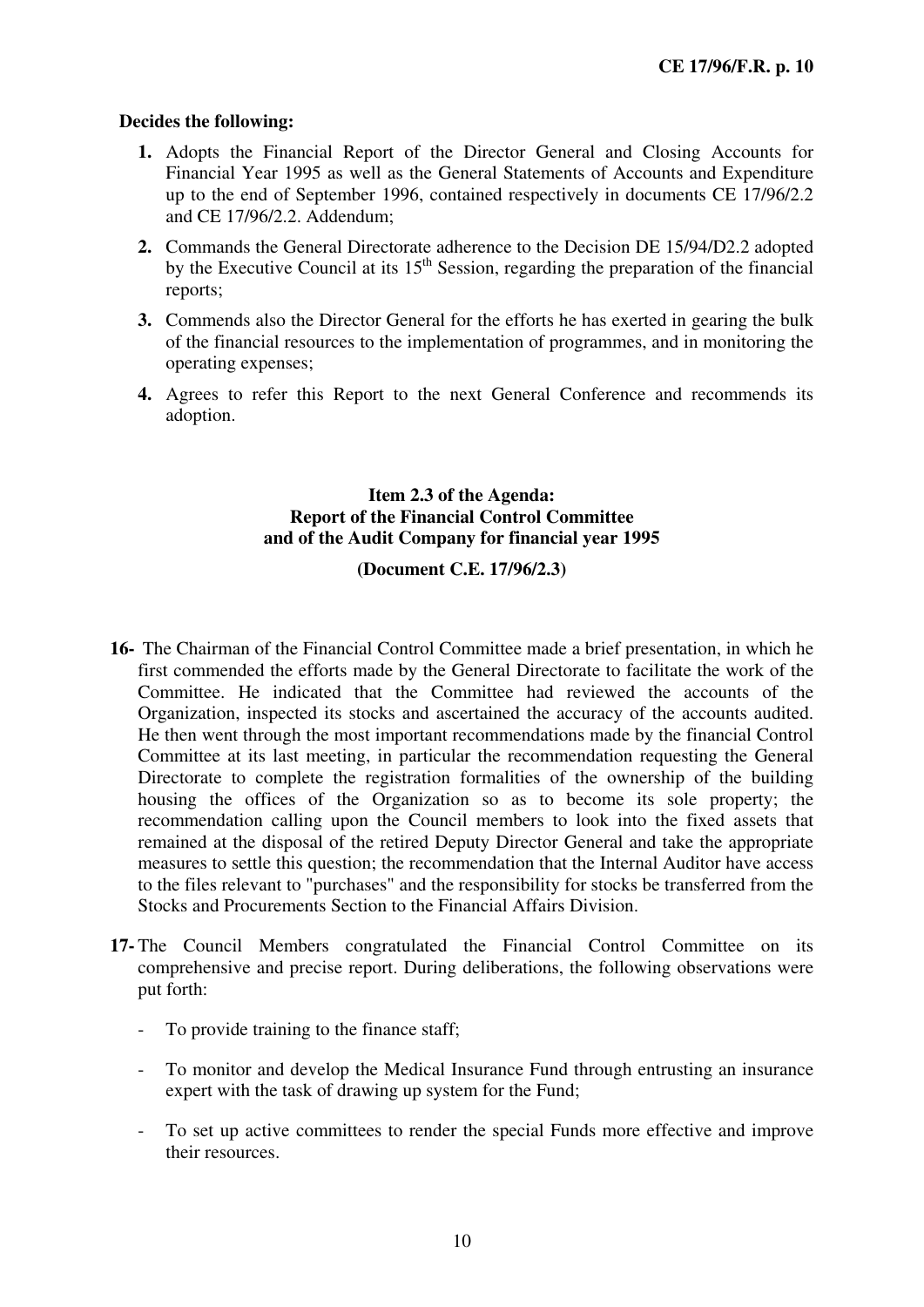**18-** In his comments on the observations made by Council Members, the Director General indicated that the formalities of ownership by the Organization of the building housing its headquarters and been completed and the building had become the sole property of the Organization. Moreover, he said that he had exerted great efforts to procure resources for the Al-Quds Fund and, in this connection, urged the financing organizations and institutions to provide support to this Fund.

After deliberations, the Council took the following decision:

#### **Decision CE 17/96/D. 2.3**

#### **on Item 2.3 of the Agenda: (Report of the Financial Control Committee and of the Audit Company for Financial Year 1995)**

- In accordance with
	- ∗ Article 20 and 24 through 29 of the Financial Regulations;
	- ∗ Article 20, paragraph "b" and "g" of the Rules of Procedure of the Executive Council;
- Taking note that the Financial Control Committee convened its meeting at the Organization's headquarters upon the invitation of the Director General in compliance with operative paragraphs 4 and 5 of Decision CE 15/94/D.2.2. adopted by the Executive Council at its  $15<sup>th</sup>$  Session concerning the time frame of preparation of financial reports, and invitation of the Financial Control Committee to convene and prepare its report;
- Having considered the reports of the Financial Control Committee and the Audit Company for Financial Year 1995, contained in Doc. CE 17/96/2.3;
- Having heard the explanation made by the Chairman of the Financial Control Committee, and the explanations provided thereon by the Director General and his assistants;
- Taking note, also, that the Director General has taken the necessary measures to ensure full ownership of the present Headquarters by the Organization, by virtue of the mandate given him by the Executive Council as per operative paragraph 6 of Decision CE 16/95/D.2.3, adopted by the Council at its  $16<sup>th</sup>$  session, regarding the Report of the Financial Control Committee and the Audit Company Report for financial year 1994;
- Considering the endeavour of the Director General to enforce the recommendations of the Financial Control Committee;
- Considering the deliberations which have taken place;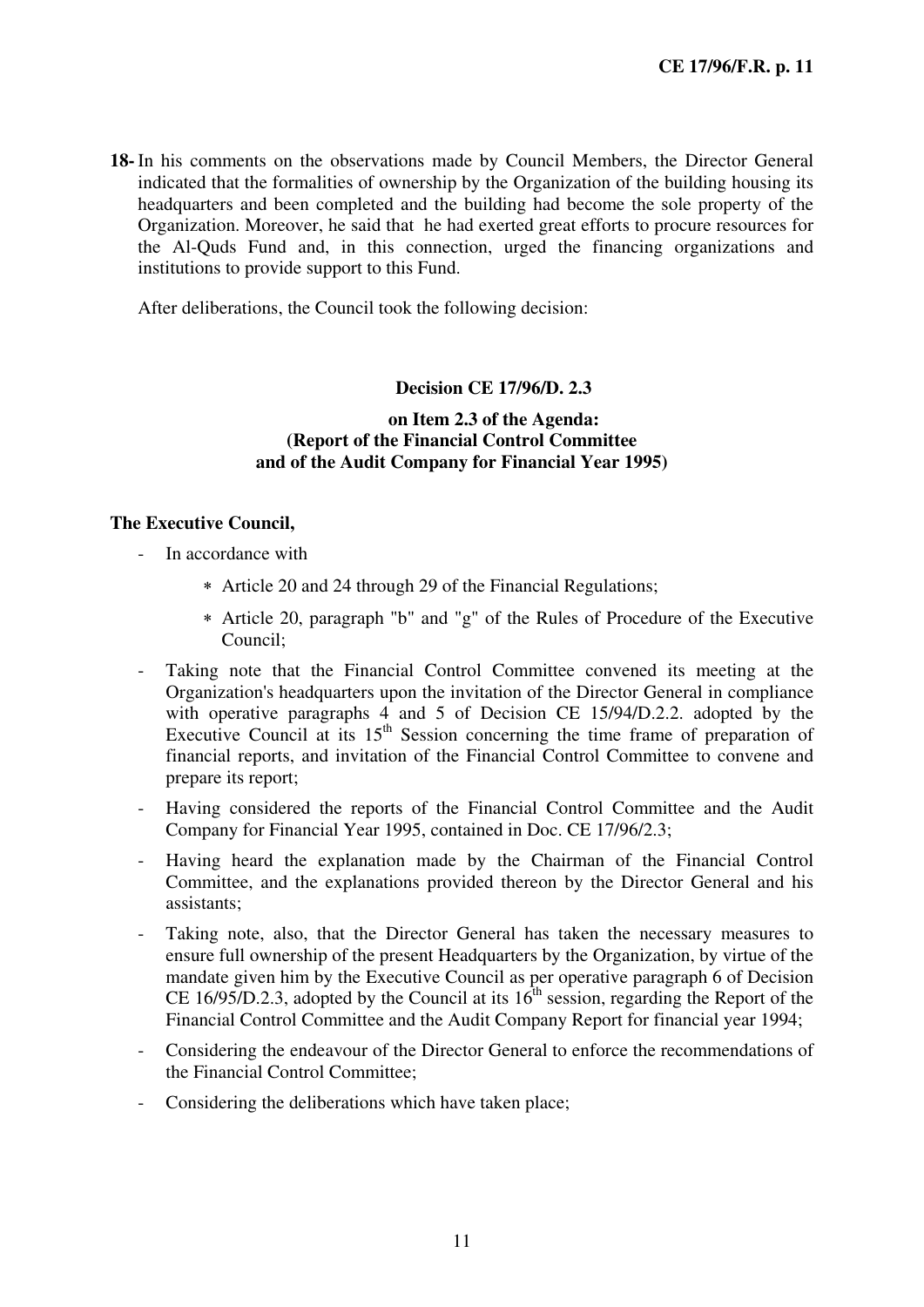- **1.** Adopts the Reports of the Financial Control Committee and Audit Company for Financial Year 1995, as contained in Doc. CE 17/96/2.3;
- **2.** Thanks the Chairman and the members of the of the Financial Control Committee for the efforts they exerted to improve the financial and accounting procedures of the Organization;
- **3.** Commands the Director General for his adherence to the recommendations of the Financial Control Committee and his endeavour to implement them, and invites him to go on in that direction;
- **4.** Thanks the Director General for taking the necessary measures to ensure the full ownership of the present Headquarters by the Organization by virtue of the mandate granted him by the Executive Council as stipulated in operative paragraph 6 of Decision CE 16/95/D.2.3, adopted by the Council at its  $16<sup>th</sup>$  Session;
- **5.** Agrees to submit the report of the Financial Control Committee and Audit Company, contained in Document CE 17/96/2.3, to the next General Conference and recommends their adoption.

#### **Item 2.4 of the Agenda: Report of the Director General On the Fixed Assets that remained at the disposal of the retired Deputy Director General**

#### **(Document C.E. 17/96/2.4)**

**19-** The Council decided to discuss the said report in camera, and, after deliberations, decided to entrust its Chairman with making the necessary contacts he deemed appropriate to solve the problem in a friendly manner and with his customary wisdom, and to inform the Council of the outcome of his good offices.

#### **Item 2.5 of the Agenda:**

#### **Financial Report of the Director General**

## **on Member States' contributions to the Organization's**

#### **Budget and on redressing the Organization's Financial Situation**

#### **(Document C.E. 17/96/2.5)**

**20-** The Council started its proceedings under the chairman of Dr. Hamadi Ben Jaballah, representative of the Republic of Tunisia, Vice-Chairman of the Council, as the Council Chairman was compelled to leave. The Deputy Director General submitted the report on the situation of Member States' contributions, indicating that the funds received from 1 October 1995 to 30 September, 1996 totalled US\$ 5,394,207.89, of which US\$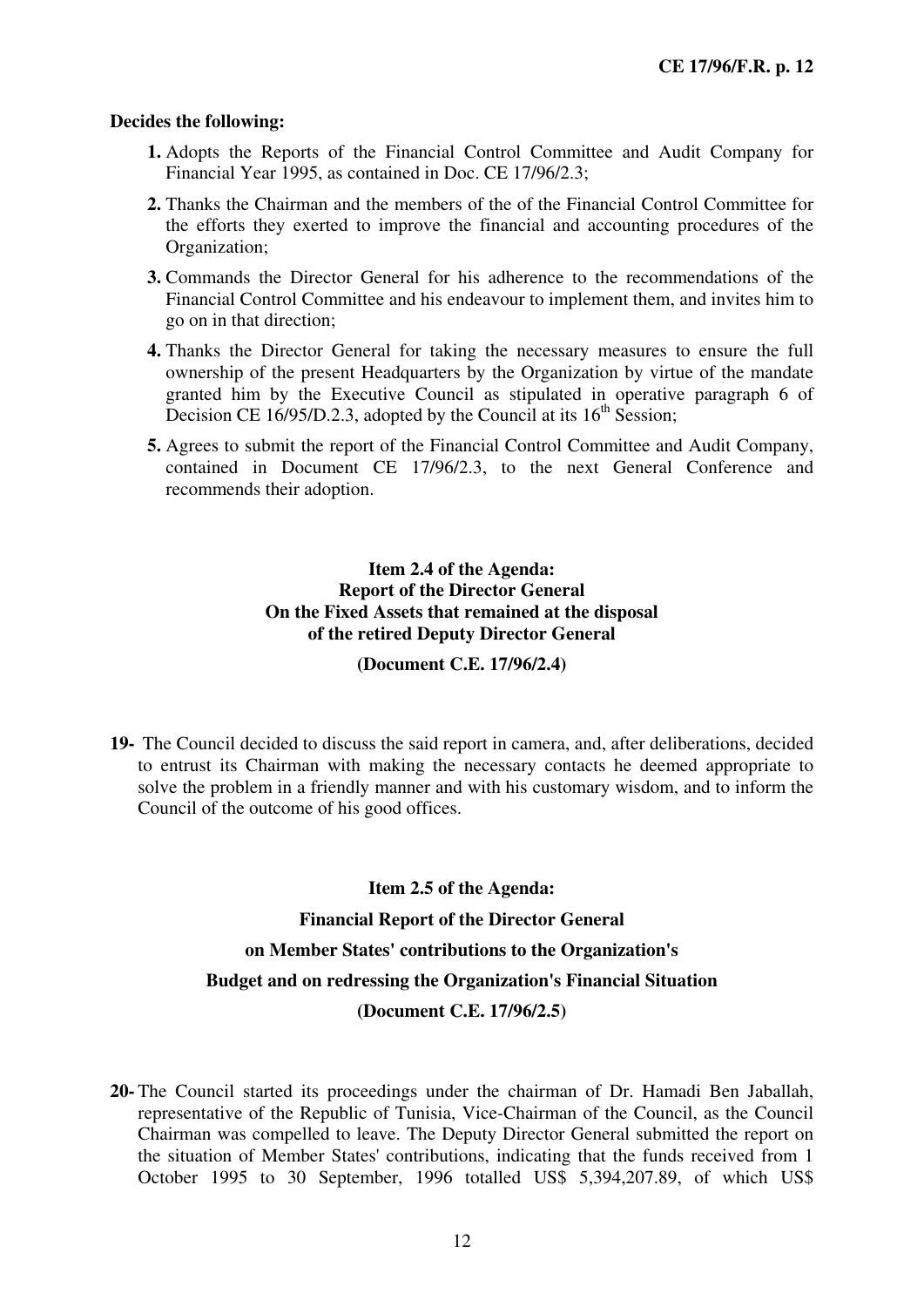1,875,422,20 represented contributions for the financial year 1996, paid at the rate of 16% of the expected budget. This rate had then increased to reach 23% for the same financial year, or an additional amount of US\$ 2,707,675.50. He further started that the arrears had accumulated since 1982 to presently amount to US\$ 72,070,795.18, or 58% of the expected budgets, while the arrears of the financial year 1996 represented 77% of the budget earmarked for that year. He pointed out at the end of his presentation that some Member States, when settling their contributions, did not indicate the financial year for which the settlement was made, an occurrence which made it difficult to enter those contributions under the relevant financial year.

- **21-** The Council members reviewed the various aspects of the Report. Discussions ensued, resulting in observations and proposals that can be summarized as follows:
	- To consider setting aside an annual percentage of the Organization's income as a legal deposit to be invested in order to secure a permanent additional income for the Organization;
	- To consider ways and means whereby to assist the Member States unable to settle their financial contributions in cash by allowing them to do so in kind;
	- To amend the Financial Regulations so as to allow fixing a percentage that may be settle in local currency.
- **22-** Some Council members emphasized their countries' commitment to settle their contributions to the Organization's budget. In this respect, the representatives of the Hashemite Kingdom of Jordan and of the Republic of Yemen stated that their countries' contributions had already been transferred, while the representative of the Great Socialist People's Libyan Arab Jamahiriyah announced that this country had already transferred part of its contributions. A number of Member States' representatives asked to defer the settlement of their countries' contributions, while the representative of the People's Republic of Bangladesh presented a written request for a waiver of his country's arrears. The Council was of the view that the request fell under the competence of the General Conference, and did not examine it.

After deliberations, the Council took the following decision:

#### **Decision CE 17/96/D.2.5**

#### **on Item 2.5 of the Agenda: (Director General's Report on the Situation of Member States' Contributions to Organization's Budget and on Redressing the Organization's Financial Situation)**

- In accordance with the Article 17 of the Charter, Article 6 of the Financial Regulations;
- Recalling the previous decisions and resolutions at the Organization's Executive Council and General Conference sessions in this connection, in particular: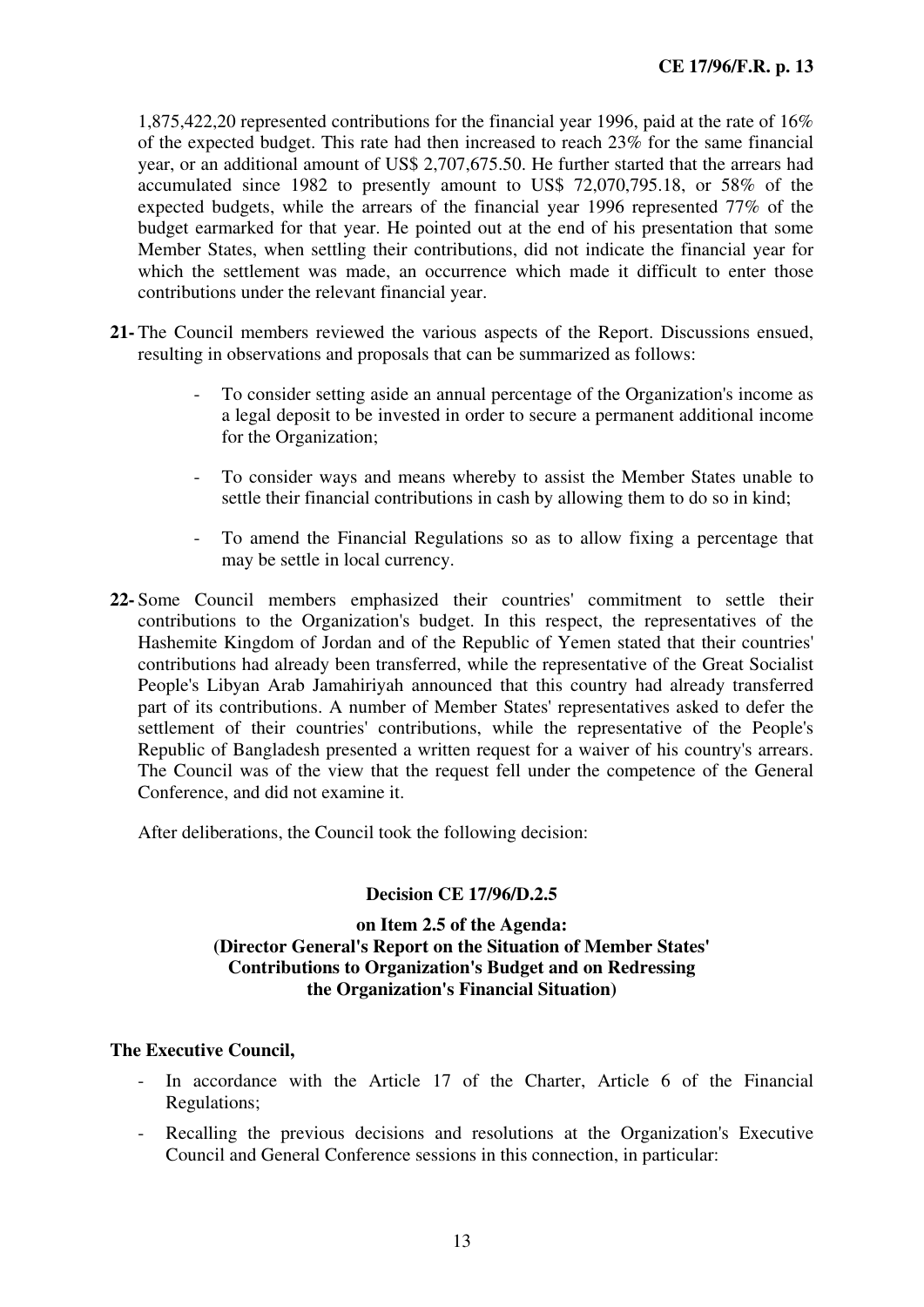- ∗ Decision C.E. 15/94/D.2.4 which was adopted by the Executive Council at its 15<sup>th</sup> Session (Damascus, 19-24/11/1994), whereby it endorsed, in the third operative paragraph, the report of the Committee set up by the Executive Council at its  $14<sup>th</sup>$  Session to examine the situation of Member States' contributions to the Organization's budget;
- ∗ Resolution C.G. 5/94/R.2.5 adopted by the 5th General Conference (Damascus, 27-30/11/1994), whereby it invited, in the third operative paragraph thereof, the representatives of Member States in the General Conference as well as the members of the Executive Council to contact the authorities concerned in their countries with a view to emphasizing the paramount importance of commitment to a regular settlement of their contributions and payment of their arrears in order to keep the Organization's work momentum;
- Noting, after taking cognizance of the Director General's Report on Member States' Contributions to the Organization's Budget and on Redressing its Financial Situation, included in Doc. CE 17/96/2.5, that the pace of Member States' settlement of their contributions is still below the required standard;
- Having heard the presentation made by the Director General and his assistants;
- Considering the deliberations which have taken place;

- **1.** Adopts the Director General's Report on Member States' Contributions to the Organization's Budget and on Redressing its Financial Situation as contained in Doc. CE 17/96/2.5 taking into account the remarks made by the Council members;
- **2.** Expresses concern over the pace of Member state's settlement of their contributions to the Organization's budget and their arrears;
- **3.** Affirms the previous decisions adopted by the Council in this connection;
- **4.** Invites the Executive Council members and officials in charge of the National Commissions to intensify their efforts in order to prompt a greater commitment of their respective countries to settle their contributions;
- **5.** commends the Director General for his efforts in collecting as many contributions as possible from the Member States and invites him to pursue his efforts in this connection;
- **6.** Agrees to submit this Report to the next General Conference and recommends its adoption.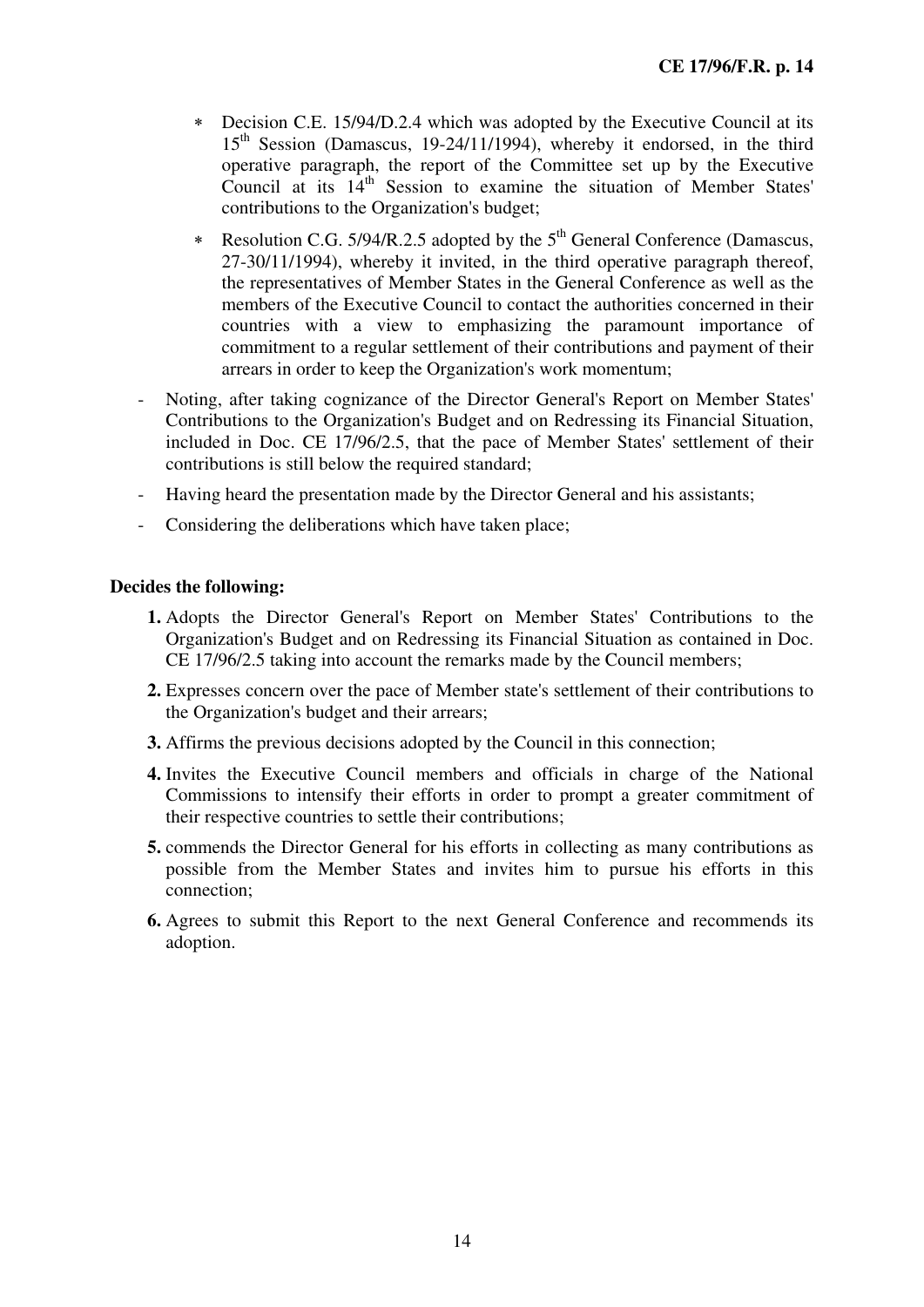**Fourth working Session: Tuesday, 21 Rajab 1417H (3rd December 1996)** 

**Morning:** 

# **Items 3.1 and 3.2 of the Agenda: Revision of the Medium-Term Plan for the Years 1991-2000 (Document C.E. 17/96/3.1 Revised) Broad Lines of the Draft Three-Year Action Plan Of the Organization for the Years 1998-2000 (Document C.E. 17/96/3.2 and Document CE. 17/96/3.2 Addendum)**

- **23-** The Director General made a presentation on his report regarding the Broad Lines of the Draft Three-Year Action Plan for the Years 1998-2000, stating that the Plan stemmed from an awareness about the challenges leveled at the Muslim World as well as conviction of the necessity to meet the requirements of educational, scientific and cultural development of Member states and take into account the prospective developments in the years preceding the  $21<sup>st</sup>$  century. He stated, in this connection, that a number of major civilizational projects had been adopted in compliance with the directives of the Executive Council. These projects, said the Director General, gave substance to the aspirations of the Muslim Ummah and were intended to engender a better and more lasting impact, in addition to contributing efficiently to comprehensive development. He pointed out that the Broad Lines were prepared on a basis of a number of reference documents, notably the Charter of ISESCO, the Medium-Term-Plan, the strategy for the Promotion of Education in Muslim Countries, the cultural Strategy for the Islamic World, the ISESCO document concerning the Strategy for the Development of Science and Technology, in addition to the UNESCO and ALECSO work plans. The Director General underlined the fact that the Medium-Term-Plan had been revised for the purpose of linking it to the first Action Plan of the  $21<sup>st</sup>$  century. He pointed out that the work had been carried out by an Expert Committee from the Organization, supported by an prospective thinking, on the basis of reference documents and specialized reports.
- **24-** The Council members congratulated the Director General and his assistants on the efforts exerted in the preparation of the aforementioned two documents, which they said were marked by deep intellectual effort and sharp, global perception. They praised, likewise, the method of the elaboration of the two plans, which had benefited from the international documents published in this field as well as from the experience and opinions of an elite of Arab and Muslim scholars. The discussions which ensued touched on the various aspects of the two documents, then focused on the following:
	- Respond to the needs of Members States in the fields of energy and oil sciences, and encourage studies and research works in this area;
	- Promote Projects in the fields of modern microelectronics;
	- Take advantage of the UNESCO report on "human creativity" during the finalization of the Three-Year Action Plan;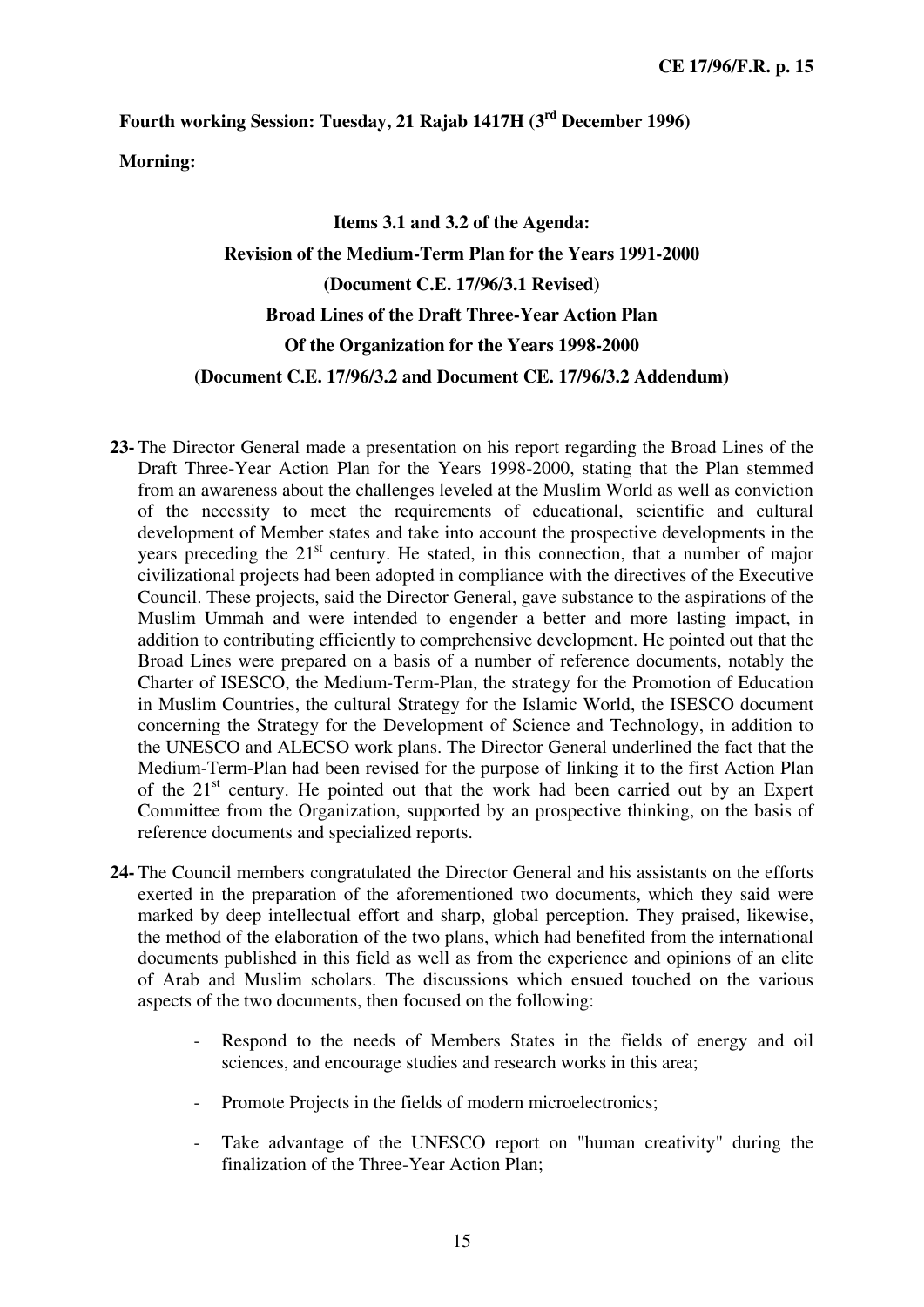- Strengthen interaction between the university and the environment in the best interest of the agricultural, industrial, and social development as well as in the field of services;
- Endeavour to find ways of coordinating among the satellite channels of the Muslim World and strengthen cooperation among them with a view to optimizing the harnessing of the available information facilities in developing the Muslim society;
- Extend the third scientific field to comprise new energies, in addition to renewable energies;
- Attach paramount importance to the diversification of secondary education fields;
- Focus on the development of intellectual capabilities as well as on the development and encouragement of creativity in order to move from the phase of consumer behaviour to that of participation in the production process;
- Give priority, in the educational activities, to training more than to symposia and seminars;
- Set up an educational centre concerned with the development of Quranic schools, and conduct studies in this area;
- Exert efforts to lay the groundwork for a modern Islamic school, which takes advantage of the modern developments;
- Take further interest in the field of sponsoring education and promoting its economic aspects, mainly through thinking about certain low-cost educational patterns;
- Encourage the setting up and developing of scientific associations comprising scientists from various disciplines;
- Promote, in the fields of informatics, the services of extended to the Member States and enable them to take advantage of the databases established by ISESCO;
- Coordinate the efforts exerted in the field of prospective studies and the correction of the misconceptions about Islam and Muslims;
- Take appropriate action regarding the Islamic Cultural Decade, and consider the possibility of submitting it to the relevant institutions operating within the framework of the Organization of the Islamic Conference.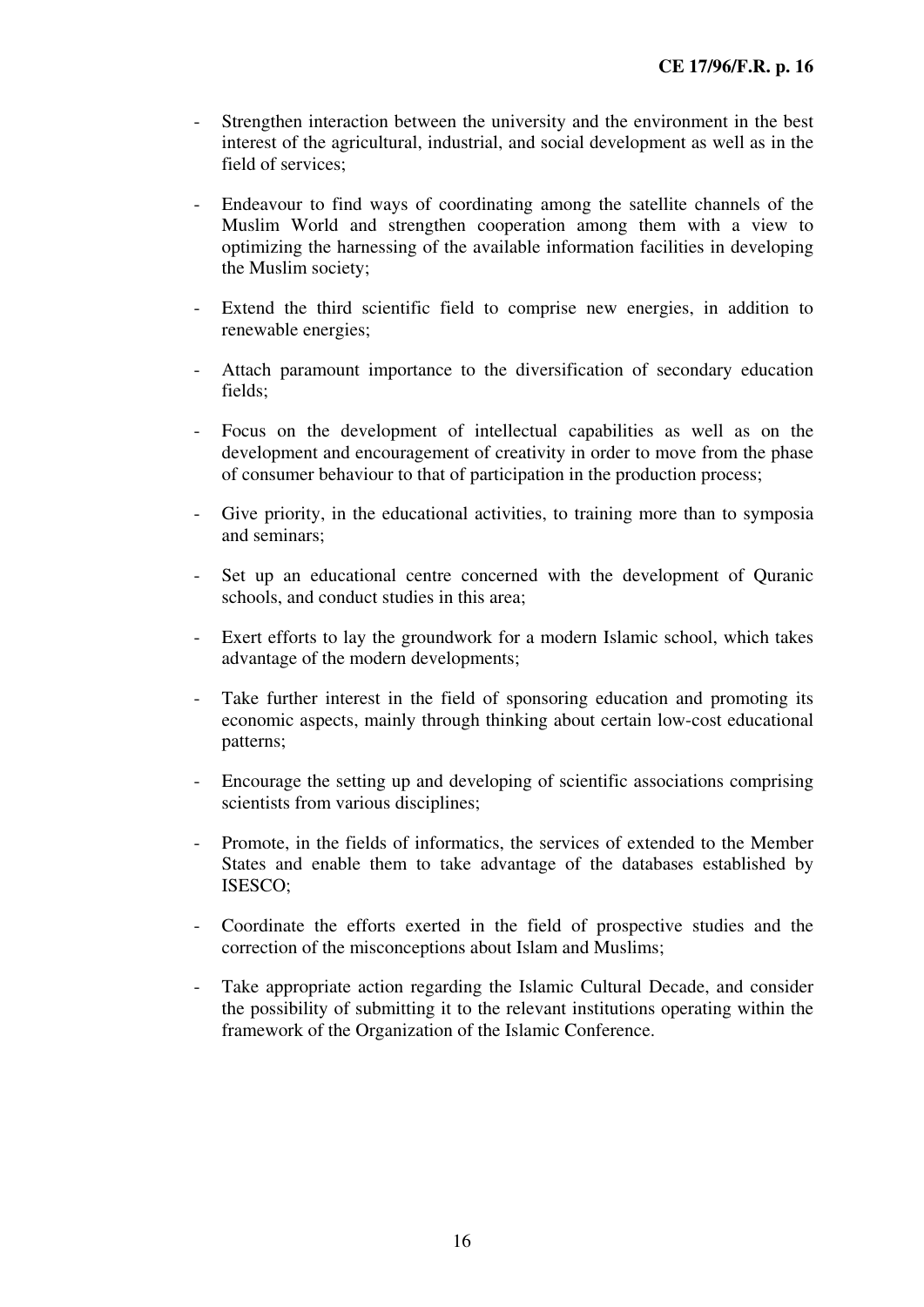#### **Item 3.1 and 3.2 of the Agenda (continued)**

**25-** The Director General expressed his thanks and appreciation to the Council members for their judicious opinions, useful remarks and sound guidelines likely to enrich the project submitted by the Organization. The Director General indicated that the diversity characterizing the enthusiastic opinions conveyed about the Organization's work bore testimony to the fact that the Organization had reached a high level of achievement in discharging its momentous tasks which enjoyed a privileged status in the Muslim World as well as in the international scene. He pointed out that the Organization had submitted mere broad lines, not an integrate project, and underlined that the Organization would take into account, upon drafting the final project of the Plan, all the judicious opinions and valuable remarks in order to have an integrated Plan that incorporated the issue of comprehensive development and was flexible enough to interact with the modern developments. The Director General concluded by proposing the establishment of a restricted Committee, made up of Prof. Iba Der Thiam, representative of the Republic of Senegal, Dr. Wan Mohd. Zahid. Noordin, representative of Malaysia, and Mr. Fawzi Abdul Zaher Khamis, representative of the Arab Republic of Egypt, to be entrusted with the revision of the draft plan and its finalization, after its amendment by the General Directorate in the light of the guidelines, observations and proposals put forward by the Council members, in order to present it to the General Conference.

The Council, then, took the following decision:

# **Decision CE 17/96/D3.1 and 3.2 On Items 3.1 and 3.2 of the Agenda: (Revision of the Medium-Term Plan for the Years 1991-2000) (Broad Lines of the Draft Three-Year Action Plan Of the Organization for the Years 1998-2000)**

- In accordance with Article 20, paragraph "2" of the Rules and Procedures of the Executive Council;
- Recalling the discussions, proposals and guidelines put forward by the Executive Council members during the  $16<sup>th</sup>$  Session of the Executive Council regarding the Director General's Report on the Organization's activities and programme implementation (Final Report of the  $16<sup>th</sup>$  Session contained in Document CE 16/95/FR, paragraph 10), requesting the General Directorate to take into consideration these guidelines upon the preparation of the broad lines of the Organization's next Three-Year Action Plan 1998-2000;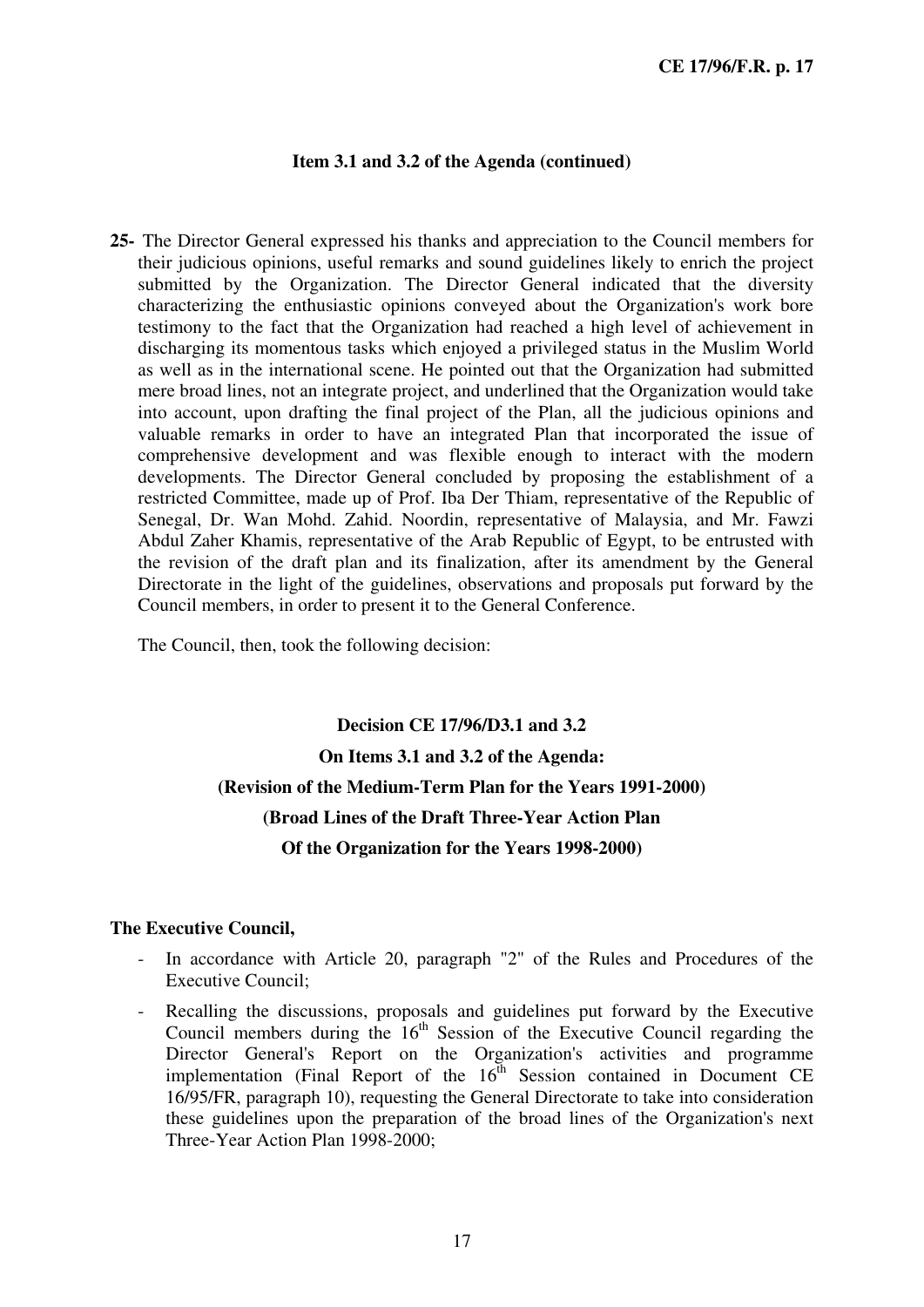- Considering that these proposals and guidelines entail the revision and reconsideration of the Organization's Medium-Term Plan for the Years 1991-2000, which was adopted by the General Conference, at its  $4<sup>th</sup>$  Session (Rabat, 28-30/11/1991), and on the basis of which the Organization's former two Action Plans (1991-1994) and (1995-1997) have been prepared;
- Taking note of the measures taken by the Organization's Director General, in particular the setting up of an internal Expert Committee, headed by the Deputy Director General in Charge of Programmes, and an external Committee, made up of a number of distinguished scholars from the Muslim World, with a view to putting forward proposals for the revision of the Organization's Medium-Term Plan 1991- 2000 and drawing up the Broad Lines of the Organization's Draft Three-Year Action Plan for the years 1998-2000;
- Having taking cognizance of document CE 17/96/3.1 Rev., containing the report of the External Committee and the opinions of its members regarding the revision of the Organization's Medium-Term Plan 1991-2000 and the two documents CE 17/96/3.2 and CE 17/96/3.2 Addendum, containing the Broad Lines of the Organization's Draft Three-Year Action Plan for the years 1998-2000 and the Major Civilizational Projects included in this Plan;
- Considering that the opinions and orientations included in the aforementioned documents respond to a large extent to the guidelines expressed by the Executive Council members during the  $16<sup>th</sup>$  Session of the Council regarding the Director General's Report on the Organization's activities and programme implementation;
- Having heard the presentation of the Director General and his assistants;
- Considering the deliberations which have taken place and the amendments proposed by the Council members.

- **1.** Commends the efforts exerted by the Director General and the members of the two committees which he had set up to give substance to the deliberations and guidelines of the Executive Council in connection with the Organization's Action Plan and their improvement;
- **2.** Invites the Director General to reformulate the orientations and opinions included in the report of the External Committee contained in document CE 17/96/3.1 (Rev.) concerning the revision of the Organization's Medium-Term Plan 1991-2000, after introducing the amendments proposed by the Executive Council members;
- **3. a/** Considers the guidelines and opinions made by the Council members as a basis for the preparation of the Draft Three-Year Action Plan and Budget of the Organization for the years 1998-2000, and calls for submitting the Plan, in its final form, to the coming Council Session for adoption;

 **b/** Adopts the guidelines of the Council members regarding the preparation of the next Medium-Term Action Plan of the Organization for the years 2001-2009, and calls for consulting Member States in this connection;

**4.** Sets up a tripartite Committee, made up of the representative of the Republic of Senegal (Prof. Iba Der Thiam), the representative of the Arab Republic of Egypt (Prof. Fawzi Abdul Zaher Khamis), and the representative of Malaysia (Dr. Wan Mohd.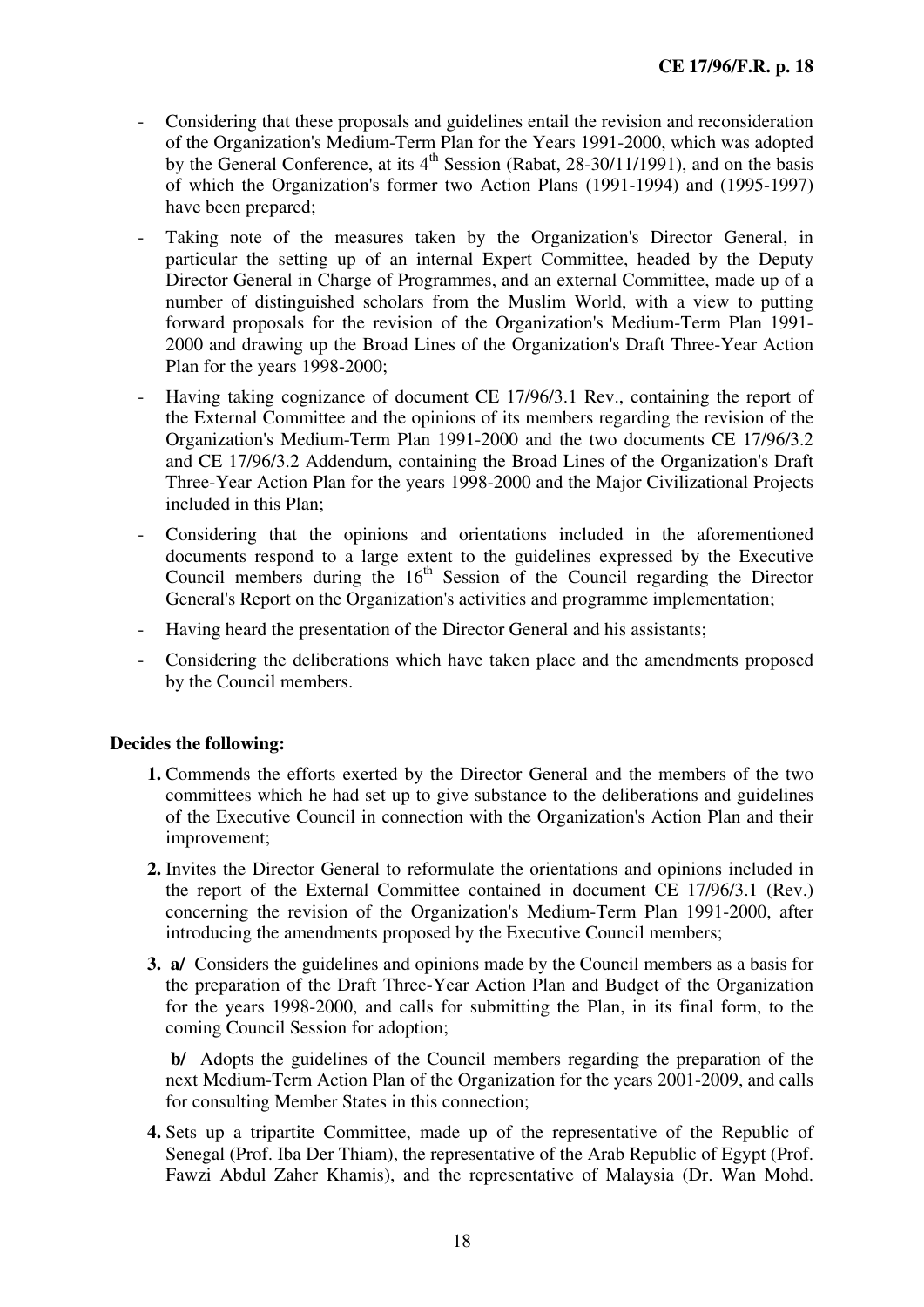Zahid. Noordin), for the purpose for studying the drawing up the final version of the Draft Three-Year Action Plan and Budget for the Years 1998-2000 and the Draft Amendments to the Medium-Term Plan for the Years 1991-2000, prior to submitting them to the 18<sup>th</sup> Session of the Executive Council, which would present them to the  $6<sup>th</sup>$ General Conference Session for approval thereof.

#### **Item 3.3 of the Agenda: Construction of Organization's Headquarters**

#### **(Document C.E. 17/96/3.3)**

- **26-** The Director General reviewed the efforts he had exerted with a view to implementing the project of construction of the permanent Headquarters of the Organization. He recalled the generous gesture made by His Majesty King Hassan II, Sovereign of the Kingdom of Morocco, who had donated a plot of land to host the Headquarters of the Organization. He also recalled the kind approval of His Highness Sheikh Zayed Ben Sultan Al Nehyan, President of the State of the United Arab Emirates, to finance the construction of the organization's Headquarters. In his presentation, he talked about the contacts he had made with H.E. the Minister of the Higher Education, Executive Staff Training and scientific Research of the Government of the Kingdom of Morocco, regarding the possibility of providing a substitute plot. He also spoke about the contacts he had recently made with the competent parties in the State of the United Arab Emirates on the subject during his visit to this country. The Director General concluded by expressing his optimism that those efforts would soon yield fruitful results with the Grace of God.
- **27-** The Council members expressed thanks to the Director General for the efforts he had expended in this connection, and started considering the issue.

*Message to His Highness Sheikh Zayed Ben Sultan Al Nehyan President of the State of the United Arab Emirates* 

**28-** The Council sent a message of congratulations and thanks to His Highness Sheikh Zayed Ben Sultan Al Nehyan, President of the State of the United Arab Emirates, in which the Council members addressed their congratulations to His Highness on his reelection as President of the State of the United Arab Emirates, expressing to him their sincerest thanks and most profound gratitude for the support provided by His Highness to the Islamic Organization and his generous interest in supporting the construction of the permanent headquarters of the Islamic Organization.

### *(Annex n°9: Message to His Highness Sheikh Zayed Ben Sultan Al Nehyan President of the State of the United Arab Emirates)*

After deliberations, the Council passed the following decision: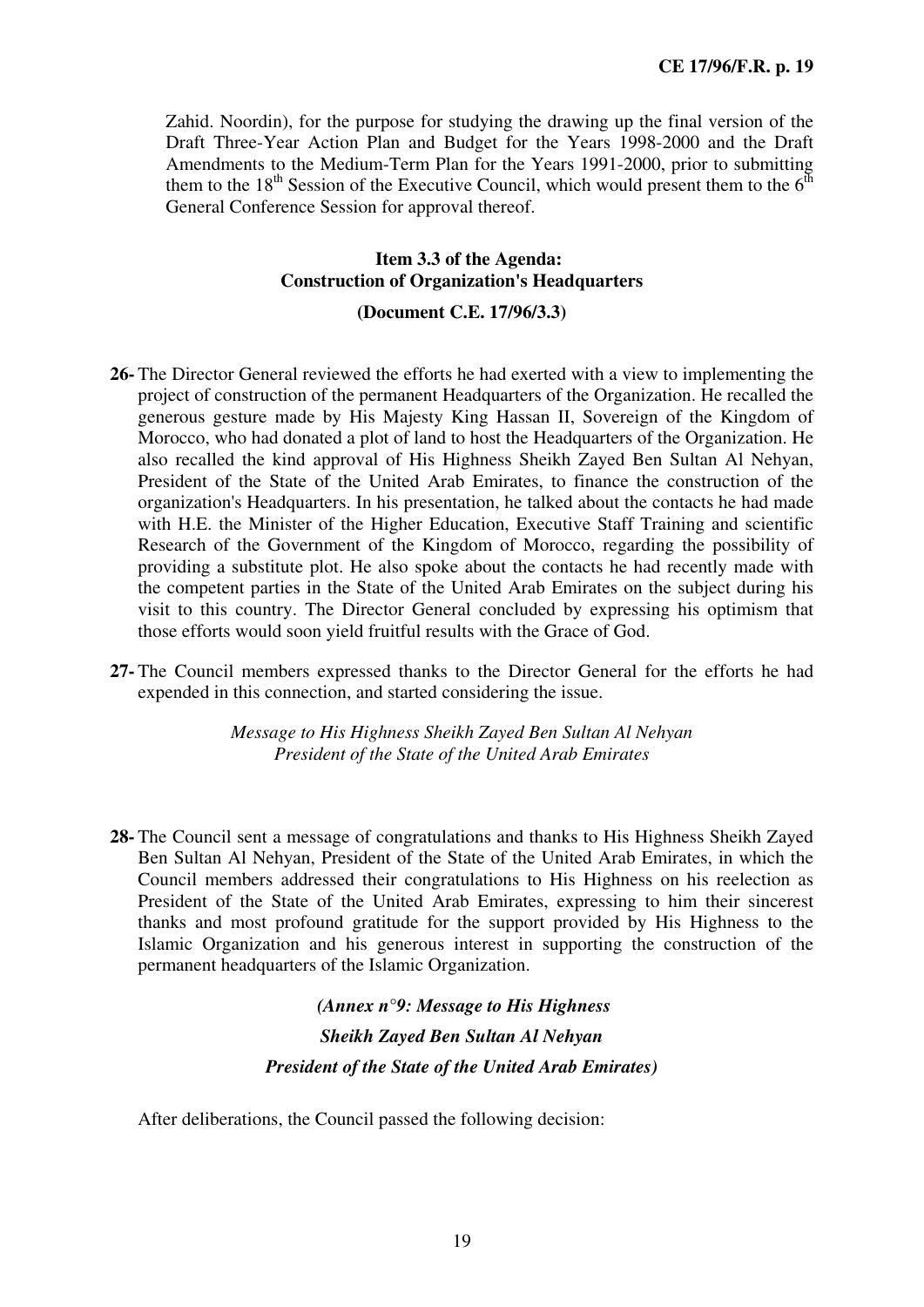### **Decision CE 17/96/D3.3 on Item 3.3 of the Agenda: (Construction of Organization's Headquarters)**

#### **The Executive Council,**

- Recalling the former decisions adopted by the Council in connection with the "Construction of the Organization's Headquarters", the latest being decision C 16/95/D 3.2 which it adopted at its  $16<sup>th</sup>$  Session, whereby it invited the Director General to submit a report on his endeavours in this respect to the  $17<sup>th</sup>$  Session:
- Having considered Doc. CE 17/96/3.3, containing the report on the efforts exerted by the Director General in this connection;
- Having heard the presentation made by the Director General;
- Considering the deliberations which have taken place;

#### **Decides the following:**

- **1-** Affirms the previous decisions concerning the construction of the Organization's Headquarters;
- **2-** Expresses thanks to His Majesty King Hassan II, Sovereign of the Kingdom of Morocco, and to His Highness Sheikh Zayed Ben Sultan Al Nehyan, President of the State of the United Arab Emirates, for their continues support to the Islamic Organization to enable it to build its permanent headquarters, and commends the efforts exerted by the Government of the Kingdom of Morocco as well as cooperation with the Organization in this regard;
- **3-** Thanks the Director General for his efforts and invites him to pursue them so as to secure a permanent headquarters for ISESCO that benefits its civilizational mission;
- **4-** Includes this item in the Agenda of the 18<sup>th</sup> Council Session.

#### **Item 4.1 of the Agenda: Draft amendments To the Rules of Procedures of the Executive Council**

#### **(Document C.E. 17/96/4.1)**

**29-** The Chairman of the Committee in charge of preparing a unified version of the said draft made a presentation in which he talked about the work methodology of the Committee, and proposed to the Council Chairman to examine the draft article by article. the Council members then started looking into the draft and expressed their view on its various articles.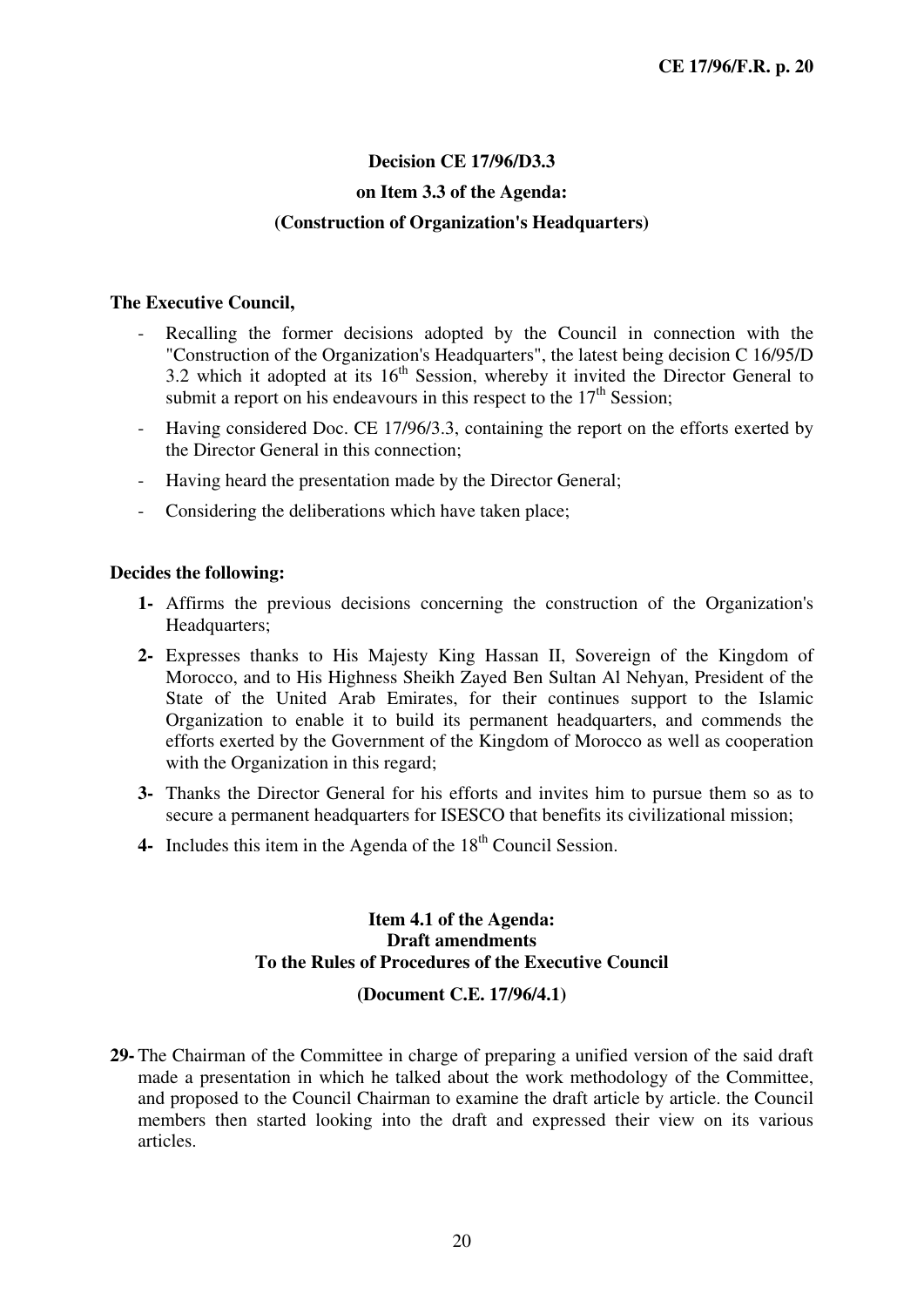#### **Sixth working Session: Wednesday, 22 Rajab 1417H (4th December 1996)**

#### **Morning:**

**30-** The Council members continued the examination of the draft amendments to the Rules of Procedure of the Executive Council article by article, during the Morning Session, putting forward proposals and introducing the necessary amendments thereon.

### **Seventh working Session: Wednesday, 22 Rajab 1417H (4th December 1996)**

#### **Afternoon:**

**31-** The Council started its proceedings with the ceremony of signature of a cooperation agreement between the Islamic Educational, Scientific and Cultural Organization and the United Nations Environment Programme. The agreement wad signed on behalf of the Organization by Dr. Abdulaziz Othman Altwaijri, the Director General, and on behalf of UNEP, by Ms. Elisabeth Dowdeswell, the Executive Director. On this occasion, the Director General delivered an address in which he thanked the UNEP Executive Director and highlighted the importance of this agreement which fell within the framework of the Islamic Organization's extensive international activity. Ms. Elisabeth Dowdeswell then made an address in which she expressed her pleasure at signing the agreement with an Islamic Organization of international dimension, and underlined the importance of environmental issues at both regional and international levels. She also underscored the necessity to attach importance to the environment, at it was a main passageway to comprehensive development, and emphasized the importance of complementary of educational, cultural and scientific aspects and their close link to the environmental issues. Both officials expressed the hope to see their cooperation yield fruitful results. In conclusion, the Vice-Chairman of the Council paid tribute to this initiative, which he said was another contribution to the consolidation of the towering edifice built up by the Islamic Organization.

#### **Item 4.1 of the Agenda (continued)**

**32-** The Council members resumed their consideration of the draft amendments to the Rules and Procedure of the Executive Council, making proposals and observations and introducing the necessary amendments to the articles thereof.

After deliberations, the Council took the following decision: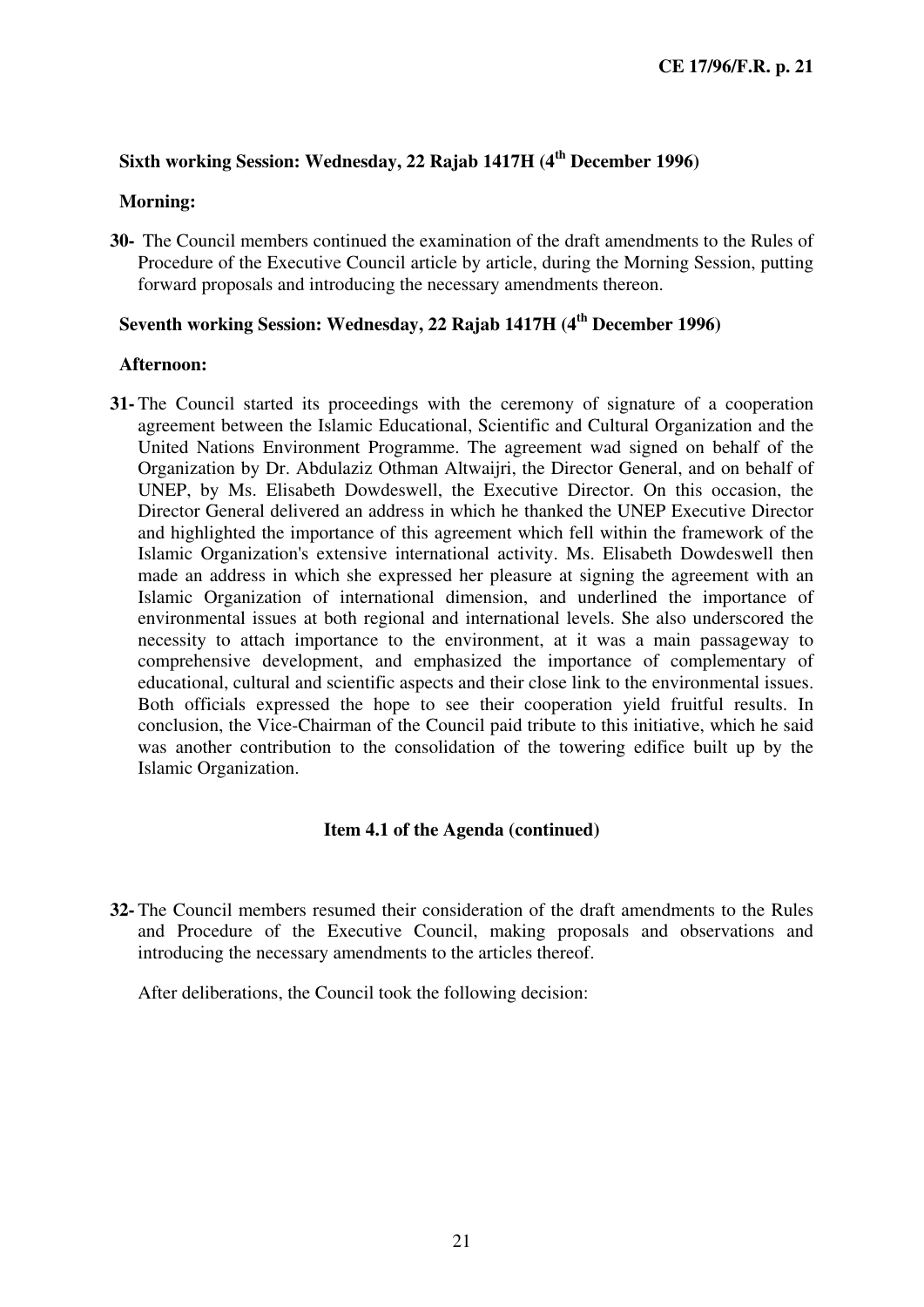### **Decision C.E. 17/96/D.4.1 On Item 4.1 of the Agenda: (Draft amendments To the Rules of Procedures of the Executive Council**

#### **The Executive Council,**

- In accordance with Article 27 of the Rules and Procedure of the Executive Council;
- Recalling Decision CE 16/95/D. 4.4 which was adopted by the Executive Council at its 16<sup>th</sup> Session, and in which the Council decided to set up a Committee made up of the Islamic Republic of Pakistan, the Republic of Senegal, the Arab Republic of Egypt and the Republic of Yemen with a view to examining the proposed amendments to the Rules of Procedures of the Executive Council, contained in Document CE 16/95/4.4, which the Council had examined at its aforementioned session, and asked to redraft it in a unified form to be submitted to the current  $17<sup>th</sup>$  Session of the Council:
- Taking note that the Director General has invited the Council members representing the Member States in the abovementioned Committee to convene on 29 and 30 November 1996;
- Having examined the unified version of the Draft Amendments to the Rules of Procedure of the Executive Council, contained in document CE 17/96/4.1 as agreed upon by the Committee at its abovementioned meeting;
- Having heard the presentation made by the Director General;
- Considering the deliberations which have taken place and the proposals made by the Council members;

#### **Decides the following:**

- **1-** Adopts the Rules and Procedure of the Islamic Organization –ISESCO- as contained in Document CE 17/96/4.1, after introducing the amendments proposed by the Council members, and annexes them to the Final Report of the Seventeenth Council Session; they shall come into force after the end of the proceedings of the current session;
- **2-** Thanks the Committee members fort he efforts they exerted in this connection;
- **3-** Thanks the Director General and his assistants for their efficient contribution to the success of this work.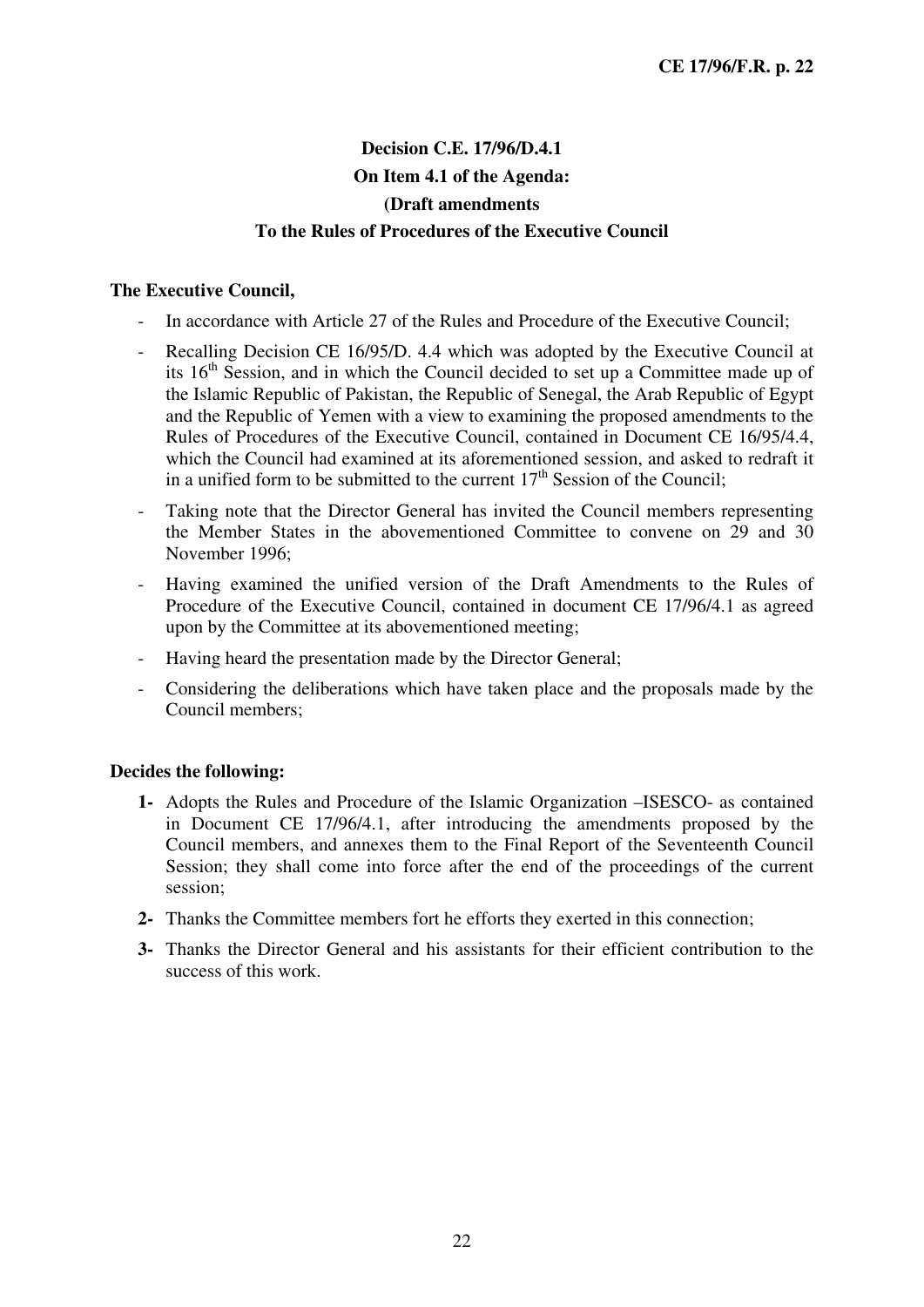*(Annex n° 10, Rules and Procedure of the Executive Council adopted by the 17th Executive Council Session)* 

**Item 4.3 of the Agenda: Raising the External Relations and Cooperation Division to the level of Directorate (Document C.E. 17/96/4.3)** 

**33-** The Director General reviewed the increasing responsibilities developed on the External Relations and Cooperation Division, which were at the origin of the request to raise it to the level of a Directorate. He emphasized the importance of international cooperation in providing the Organization with additional financial resources that helped implement tens of activities and projects. International cooperation also upgraded the quality of these activities through taking advantage of the rich expertise available in that domain, widened the scope of work, gave access to new fields and provided services to diverse communities and States. The Director General indicated that the Cooperation Directorate would develop the technical and financial assistance programmes geared to National Commissions, and would improve the performance of various directorates of the Organization. He indicated that the Organization had implemented in the 1991-1994 Action Plan 47activities with cooperating organs which contributed US\$ 1,500,000. he added that the cooperation activities had increased in the 1995-1997 Three-Year Plan to reach 27 activities in 1995, with a contribution amounting to US\$ 700,000. they rose again, said the Director General, to 117 activities, in 1996, with a contribution amounting to US\$ 2,500,000. Moreover, in the light of provisions of the agreements and protocols concluded, it was expected to implement, said the Director General, 160 activities in 1997, with a financial contribution amounting to US\$ 7 million provided by cooperating parties.

The Director General also indicated that the similar organizations and agencies had in their organization charts "Cooperation Directorate", such as UNESCO, which had a cooperation directorate headed by an Assistant Director General. He then requested the Council to agree to raise the External Relations and Cooperation Division to the level of a Directorate.

**34-** The Council members expressed satisfaction with the efforts made by the External Relations and Cooperation Division and conviction of the reasons given by the Director General to raise the Division to the level of a Directorate.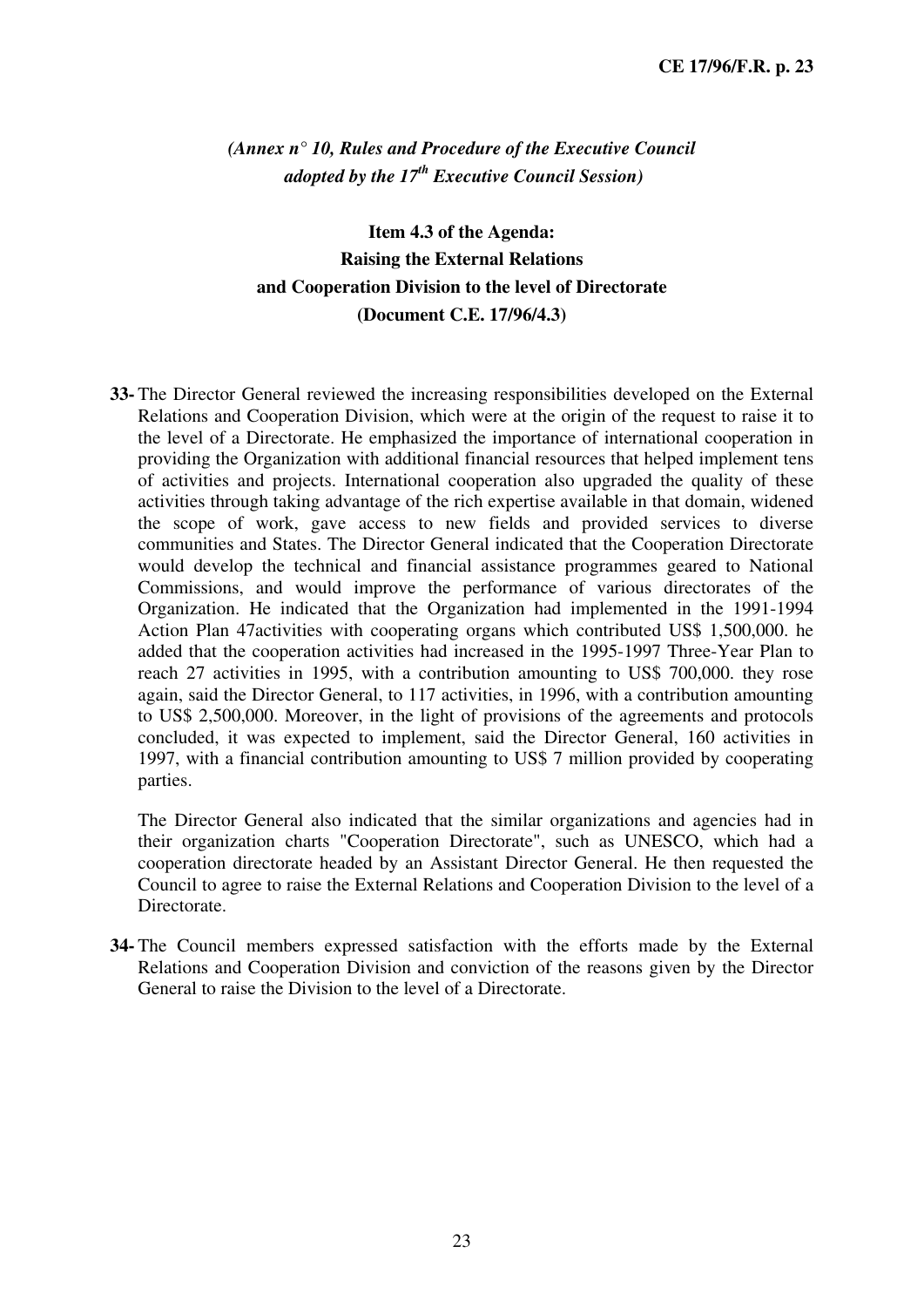### **Decision C.E. 17/96/D.4.3 on Item 4.3 of the Agenda: (Raising the External Relations and Cooperation Division to the level of Directorate)**

#### **The Executive Council,**

- Recalling Decision CE 16/95/D.4.5 adopted by the Council at its  $16<sup>th</sup>$  session, whereby it decided to defer consideration of raising the External Relations and Cooperation Division to the level of Directorate to the current  $17<sup>th</sup>$  Session of the Council and invited the Director General to prepare an evaluation of this Division;
- Having taken cognizance of Document CE17/96/4.3 Revised and Supplemented, which contained the evaluation requested by the Council and confirms the former proposal of raining the External Relations and Cooperation Division of the level of Directorate;
- Being of the view, after hearing the presentation of the Director General in this connection, that the cooperation relations with similar governmental and nongovernmental organizations have become useful on the financial and moral levels and represent a qualitative leap in the working methods of the Islamic Organization;
- Considering further that the volume of work in the fields of cooperation and external relations is steadily increasing;
- Having heard the presentation made by the Director General;
- Considering the deliberations which have taken place;

#### **Decides the following:**

Approves the raising of the External Relations and Cooperation Division to the level of Directorate.

### **Eighth working Session: Thursday, 23 Rajab 1417H (5th December 1996)**

#### **Morning:**

### **Item 4.2 of the Agenda: Draft Islamic Convention for the Protection of Copyright (Document C.E. 17/96/4.2)**

**35-** The Deputy Director General introduced the draft Islamic Convention for the Protection of Copyright, recalling the various measures taken by the General Directorate in this connection, since 1988. he indicated that the Organization had received, during the current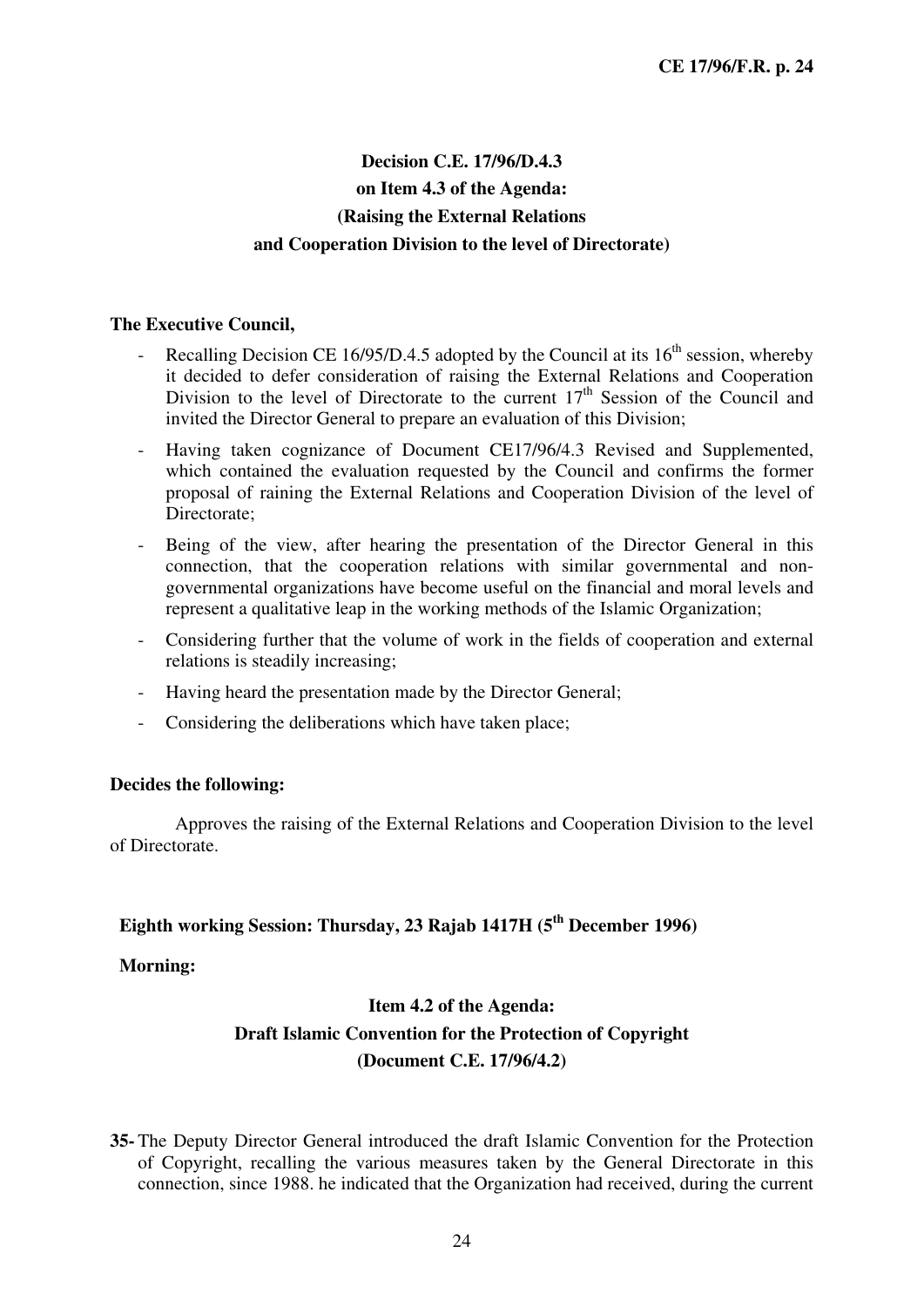year, observation on the Draft Convention from six Member States namely the State of Qatar, the State of Bahrain, the Syrian Arab Republic, the Kingdom of Saudi Arabia, the Islamic Republic of Pakistan and the Republic of Niger.

**36-** Deliberation ensued, which accepted, in general, the principle of copyright protection, subjecting as yet the adoption of the Draft Convention to a number of prerequisites, notably the definition of the concept of property in the context of the Islamic principle that upheld the right of individuals and peoples to acquire knowledge and the freedom to disseminate and circulate it; the difference between the concept of property in the context of the Islamic civilization and other concepts; the differentiations in the text of the Convention between the provisions relevant to the Islamic sacred texts and others; the determination of the means whereby the Muslim Ummah could have a legal framework for the protection of copyright compatible with international agreements, safeguarding all the need to strike a balance in the Convention between the material dimension and the cultural and legal dimensions. To this end, the Council members were of the view that Member States had to be given an opportunity to study the Draft Convention in a deeper way.

After deliberations, the Council took the following decision:

**Decision C.E. 17/96/D.4.2 On Item 4.2 of the Agenda: (Draft Islamic Convention for the Protection of Copyright)** 

- Recalling Decision CE 16/95/D.3.1 which was adopted by the Council at its  $16<sup>th</sup>$ Session, and in which the Council decided to defer consideration of the Draft Islamic Convention for the Protection of Copyright to the current  $17<sup>th</sup>$  Session of the Council;
- Recalling also the request addressed by the Council, through the abovementioned decision, to some National Commissions which had not yet advised of their countries' opinion regarding the Draft Convention to exert more efforts in order to obtain the views of the concerned parties in their countries and transmit them to the Organization;
- Taking note that the Organization has sent the Draft Convention and the Council's decision to the relevant National Commission to obtain their opinion, in compliance with the said decision:
- Having considered Document CE 17/96/4.2 containing the replies received by the General Directorate from a number of National Commissions contacted in connection with the Draft Islamic Convention for the Protection of Copyright;
- Having heard the presentation of the Director General and his assistance;
- Considering the deliberations which have taken place;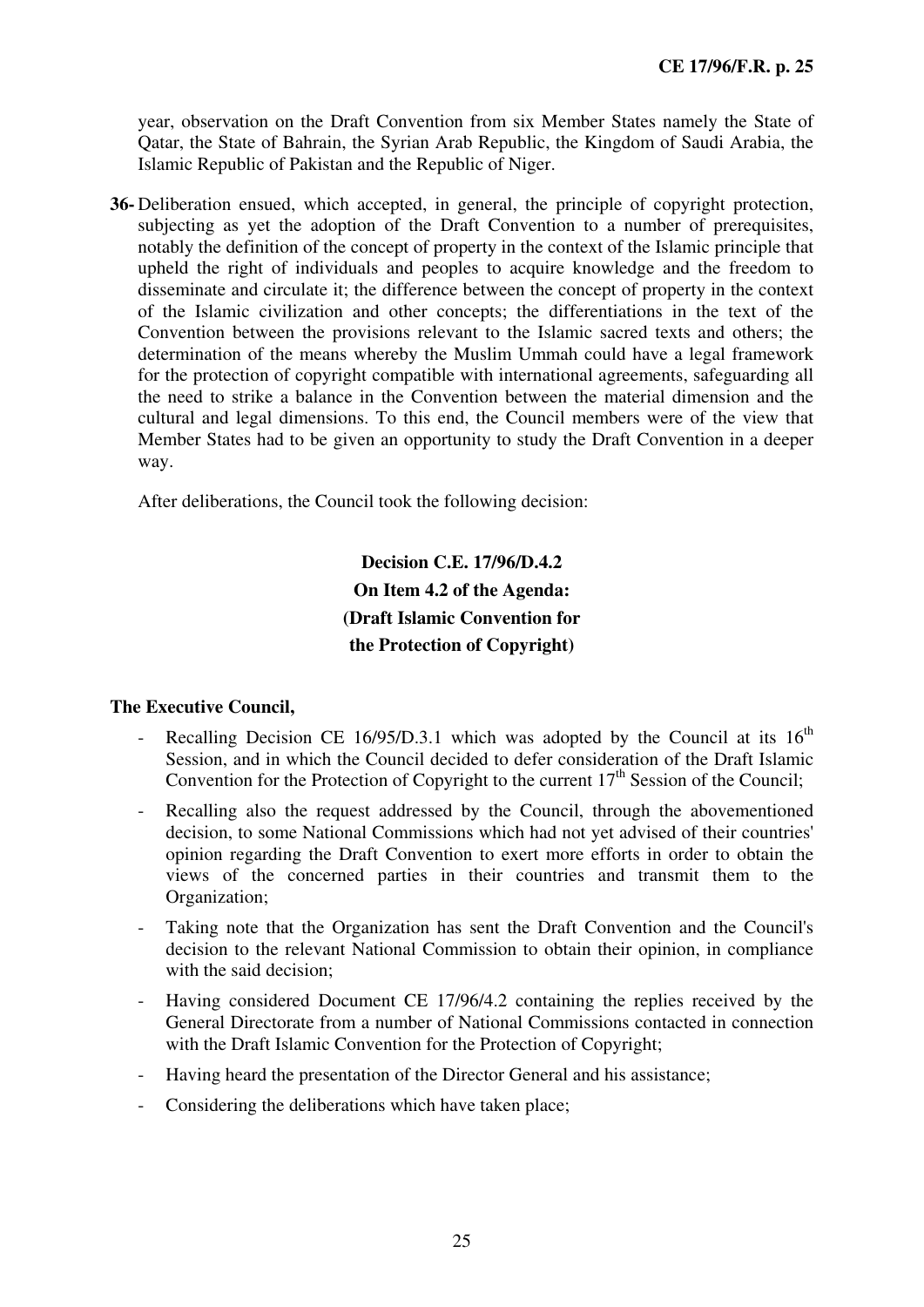- **1-** Invites the General Directorate to approach the Member States with a view to urging them to advise of their stance vis-à-vis the principles and contents of the Draft Islamic Convention for the Protection of Copyright, and to put forward proposals in this connection;
- **2-** Thanks the Director General and his assistants for their efforts and directs the General Directorate to consider the in-depth dialogue concerning the project to be continuing, reformulate the project in the light of the Council's deliberations as well as the States' replies, and submit the new version to a later session;
- **3-** Set up an expert committee to reflect deeply on the principles and concepts which should underline the Draft Islamic Convention for the Protection of Copyright, and evolve practical perceptions likely to reinforce intellectual cooperation among the Muslim countries.

### **Item 5.1 of the Agenda: ISESCO's Role in Supporting Educational, Scientific and Cultural Institutions in Bosnia and Herzegovina (Document C.E. 17/96/5.1)**

- **37-** The Director General introduced his report on ISESCO's role in supporting educational, scientific and cultural institutions in Bosnia and Herzegovina, recalling his visit to this country accompanied by the Director General of UNESCO in compliance with the decisions adopted by the Executive Council, at its  $16<sup>th</sup>$  Session, to take stock of the difficult conditions endured by the people of Bosnia, and conduct talks with senior officials on ways and means of cooperating in order to provide support to Bosnia and Herzegovina. He also referred to the various activities carried out by the Organization in favour of this country and to the measures taken by the General Directorate in terms of contacting the Ministries of Education of Member States, cultural institutions and financing organs, urging them to provide Bosnia and Herzegovina with assistance and support. Their response was encouraging. In this connection, he commended the Moroccan Committee for Assistance to Bosnia, which raised funds and donations in favour of Bosnia and Herzegovina.
- **38-** The representative of Bosnia and Herzegovina took the floor to thank the Organization for the assistance it had provided to his country, and to the Muslim States for their bountiful assistance to Bosnia and Herzegovina. He talked about the beneficial effects of the visit of the Director General, citing the educational, scientific and cultural institutions which had benefited from the assistance provided by the Organization. Pointing out the severe conditions experienced by Bosnia, he identified his country's educational, scientific and cultural needs as follows: scholarships, restoration of educational, scientific and cultural institutions printing of books, teaching aids for schools, courses of acquaint Bosnian students with Muslim countries, assistance for the production of a documentary film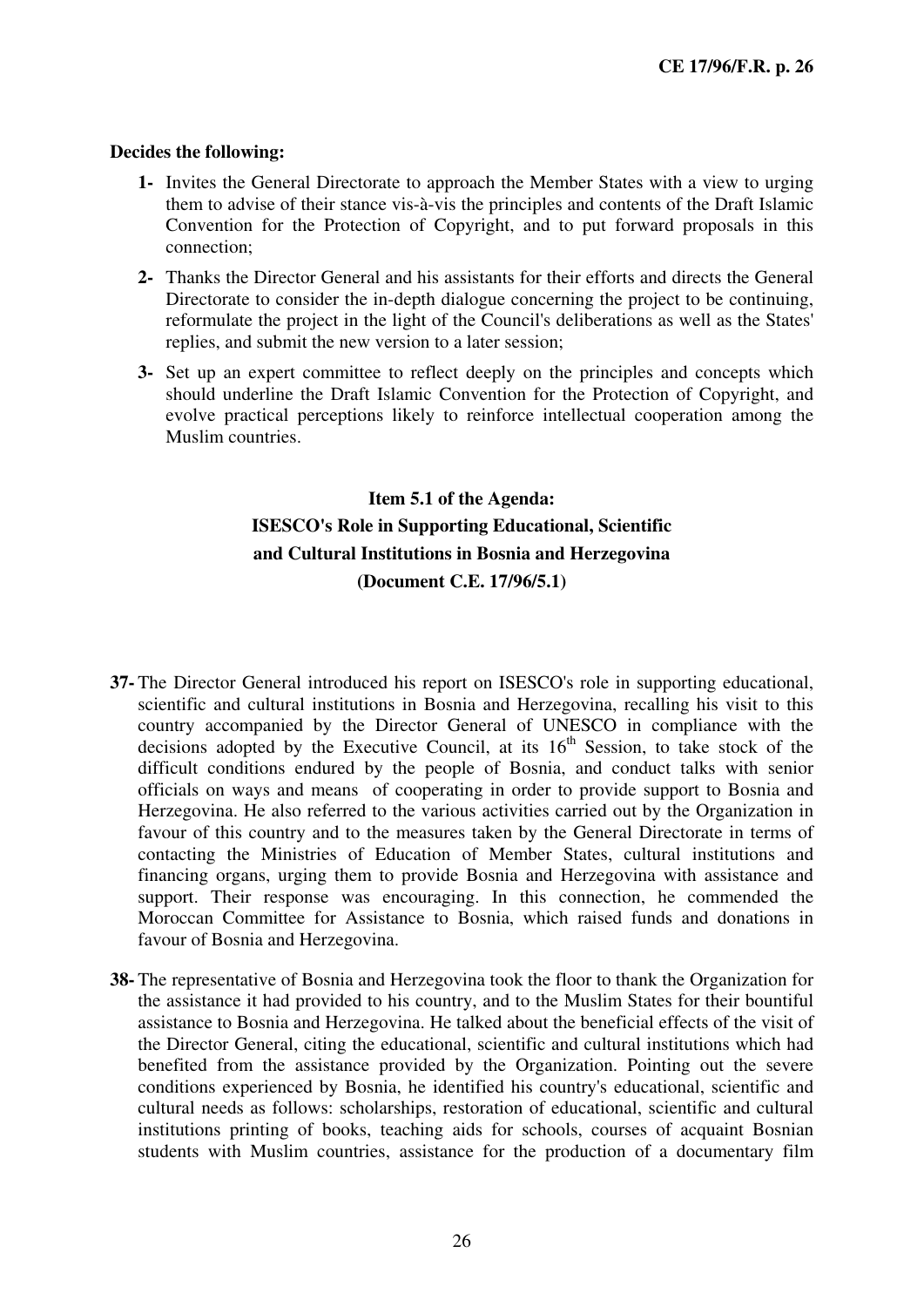showing the devastating effects of the war, exchange of visits and relations between the educational and cultural institutions of Bosnia and those of Muslim countries.

After deliberations, the Council passed the following decision:

### **Decision C.E. 17/96/D. 5.1 On Item 5.1 of the Agenda: (ISESCO's Role in Supporting Educational, Scientific and Cultural Institutions in Bosnia and Herzegovina)**

#### **The Executive Council,**

- In accordance with the provisions of the Organization's Charter;
- Recalling the previous decisions adopted by the Executive Council concerning "ISESCO's Role in Supporting Educational, Scientific and Cultural Institutions in Bosnia and Herzegovina", the last being Decision CE 16/95/D5.1, which was adopted by the Executive Council at its  $16<sup>th</sup>$  Session;
- Taking note of Doc. CE17/96/5.1 concerning "ISESCO's Role in Supporting Educational, Scientific and Cultural Institutions in Bosnia and Herzegovina" and, in particular, the Director General's visit to the Sarajevo with UNESCO's Director General in order to take stock of the educational, scientific and cultural needs of the Republic of Bosnia and Herzegovina, and taking further note of the assistance provided by the Organizations during that visit;
- Considering the deliberations which have taken place;

#### **Decides the following:**

- **1.** Pays tribute to the Director General for the visit he has paid to Sarajevo in compliance with the decisions adopted by the Executive Council in this connection, congratulates him warmly on all the distinct initiatives that he has taken during and after the visit, and commends the material and moral support provided during the visit to the Republic of Bosnia and Herzegovina;
- **2.** Affirms the previous decisions concerning the support of educational, scientific and cultural institutions in Bosnia and Herzegovina and invites the Director General to follow up the implementation of these decisions;
- **3.** Invites the Member states and the competent institutions of the Muslim World to provide assistance to Bosnia and Herzegovina in the fields of educational, scientific, cultural and communication;
- **4.** Expressed appreciation for the announcement made by the representative of Iran to allocate ten scholarships to Bosnian students;
- **5.** Includes this item in the Agenda of the 18<sup>th</sup> Council Session.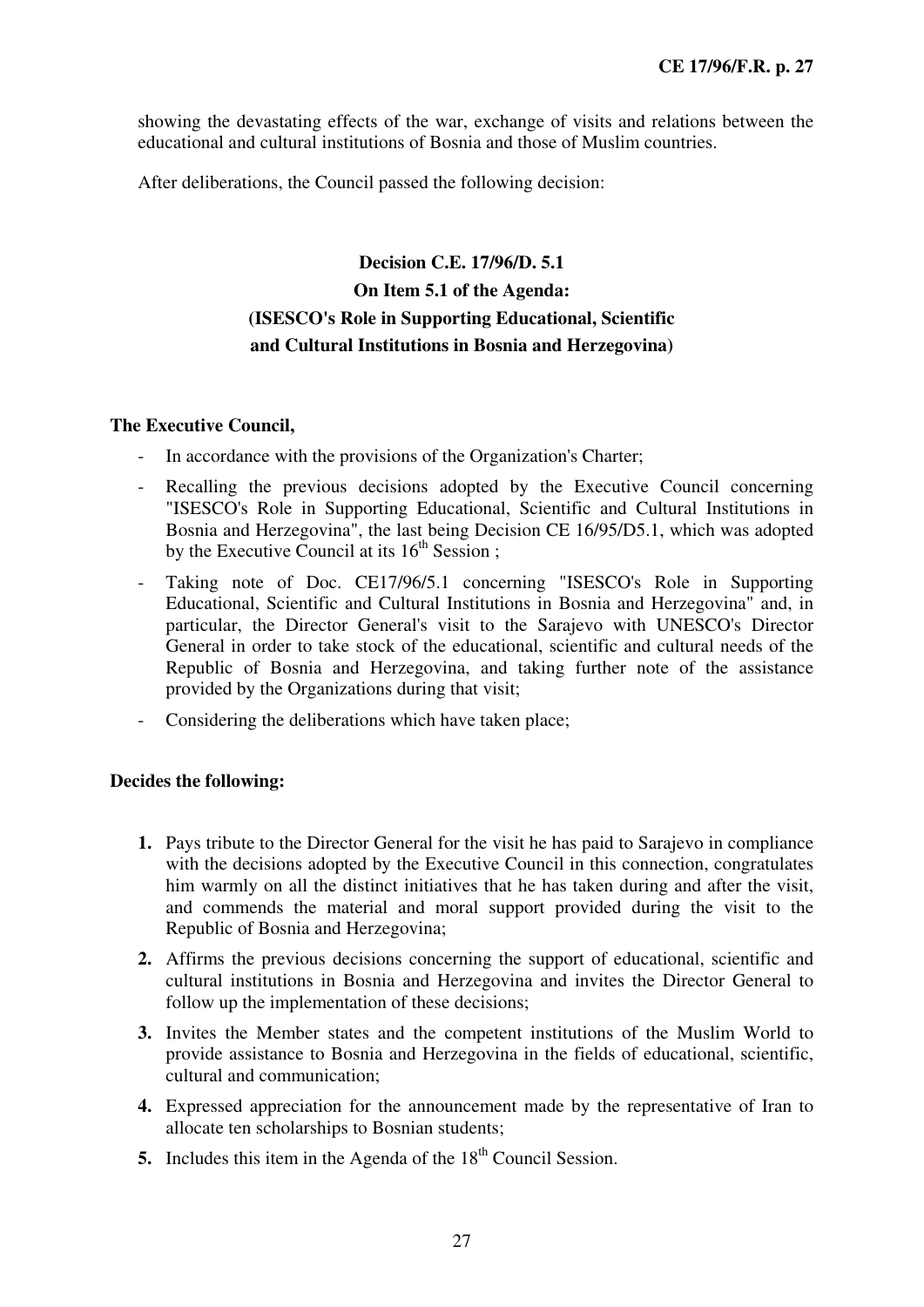### **Item 5.2 of the Agenda: ISESCO's Role in Supporting Educational, Scientific and Cultural Institutions in Somalia (Document C.E. 17/96/5.2)**

- **39-** The Director General introduced his report on the support of educational, scientific and cultural institutions in Somalia, recalling the efforts made by the General Directorate to implement the activities agreed upon, aimed at the supporting the educational, scientific and cultural institutions in Somalia, namely to assign a Somali expert to teach the sons of Somali refugees in the Republic of Yemen, and to allocate a number of scholarships and grants to Somali university students. He expressed his thanks to the Yemeni National Commission for its efforts to facilitate the implementation of the Organization's programmes in this connection. He felt confident that those programmes would be further developed after the resumption by the Somali National Commission of its activities.
- **40-** The representative of the Democratic Republic of Somalia took the floor and commend the decision of the Executive Council and the resolution of the General Conference on the support to be provided to the educational, scientific and cultural institutions in Somalia. His expressed his thanks to the Director General who spared no effort in helping Somali students, providing the Somali Refugee Institute in Yemen with materiel and moral support, and printing textbooks. He indicated that conditions were nowadays peaceable in Somalia, and he therefore urged the Council to extend the assistance of the Organization to the country itself so that it could play an efficient role in the educational, scientific and cultural fields. He identified a number of institutions which should have top priority, namely the Faculty of Islamic and Arab Studies, the Quranic schools, the mosques and the Zawiyas. He emphasized the importance of consolidating the role of Islamic culture against the evangelization attempts, which should be done through the Somali National Commission for Education Science and Culture. He thanked the Muslim countries for their various forms of assistance to Somalia, in particular for opening their educational institutions to Somali students.

After deliberations, the Council passed the following decision:

### **Decision C.E. 17/96/5.2 on Item 5.2 of the Agenda: (ISESCO's Role in Supporting Educational, Scientific and Cultural Institutions in Somalia)**

- In accordance with the provisions of the Organization's Charter;
- Recalling to the previous decisions adopted by the Executive Council concerning "ISESCO's Role in Supporting Educational, Scientific and Cultural Institutions in Somalia", the last being Decision CE 16/95/5.2 which was adopted by the Executive Council at its  $16<sup>th</sup>$  Session;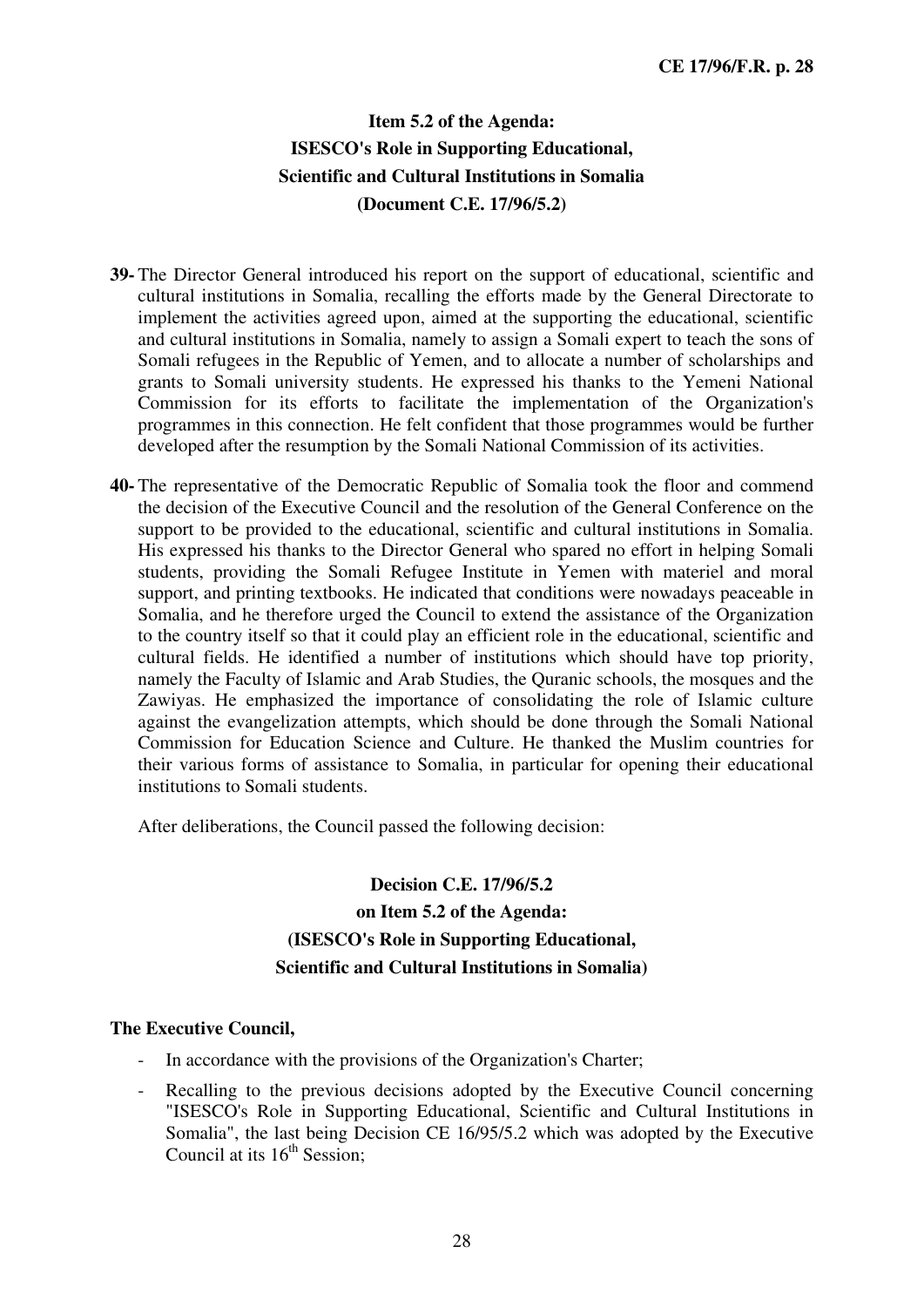- Taking note, after examining Doc. CE 17/96/5.2 concerning "ISESCO's Role in Supporting Educational, Scientific and Cultural Institutions in Somalia", that the Organization has implemented a number of programmes in favour of Somalia;
- Having heard the presentation made by the Director General;
- Considering the deliberations which have taken place;

- **1.** Registers is profound appreciation for the Director General's continued support to Somalia in spite of the difficult circumstance;
- **2.** Affirms the previous decisions and resolutions adopted by the Executive Council and the General Conference concerning "ISESCO's Role in Supporting Educational, Scientific and Cultural Institutions in Somalia", and invites the Director General to carry on their implementation;
- **3.** Invites the Member States to provide support to educational, scientific and cultural institutions in Somalia;
- **4.** Expresses its appreciation for the offer of the representative of Iran to provide ten scholarships to the Somalian students at the University of Tehran;
- **5.** Calls on the Somali factions to reconcile and unite;
- **6.** Includes this item in the Agenda of the 18<sup>th</sup> Council Session.
- **41-** The representative of the Republic of Sierra Leone took the floor and talked about the difficulties endured by the educational, scientific and cultural institutions in his country, pointing out their need for support from the Islamic Organization and the Member states to enable them to discharge their tasks in an optimal way. He emphasized that the time was ripe for undertaking such action, particularly after the election of H.E. President Ahmad Tijan Kabbah, who was looking forward to the support and assistance of the Muslim countries.

#### *Message to His Excellency Dr. Ahmad Tijan Kabbah,*

#### *President of the Republic of Sierra Leone*

**42-** The Council sent a message to His Excellency Dr. Ahmad Tijan Kabbah, President of the Republic of Sierra Leone and expressing gratification that His Excellency was the first Muslim President in three decades. It also expressed its satisfaction at the signature of the Perace Agreement, beseeching Almighty God to bless this agreement and support its process. The Council also indicated its readiness to provide educational, scientific and cultural support to the people of Sierra Leone, wishing His Excellency full success in his new responsibilities.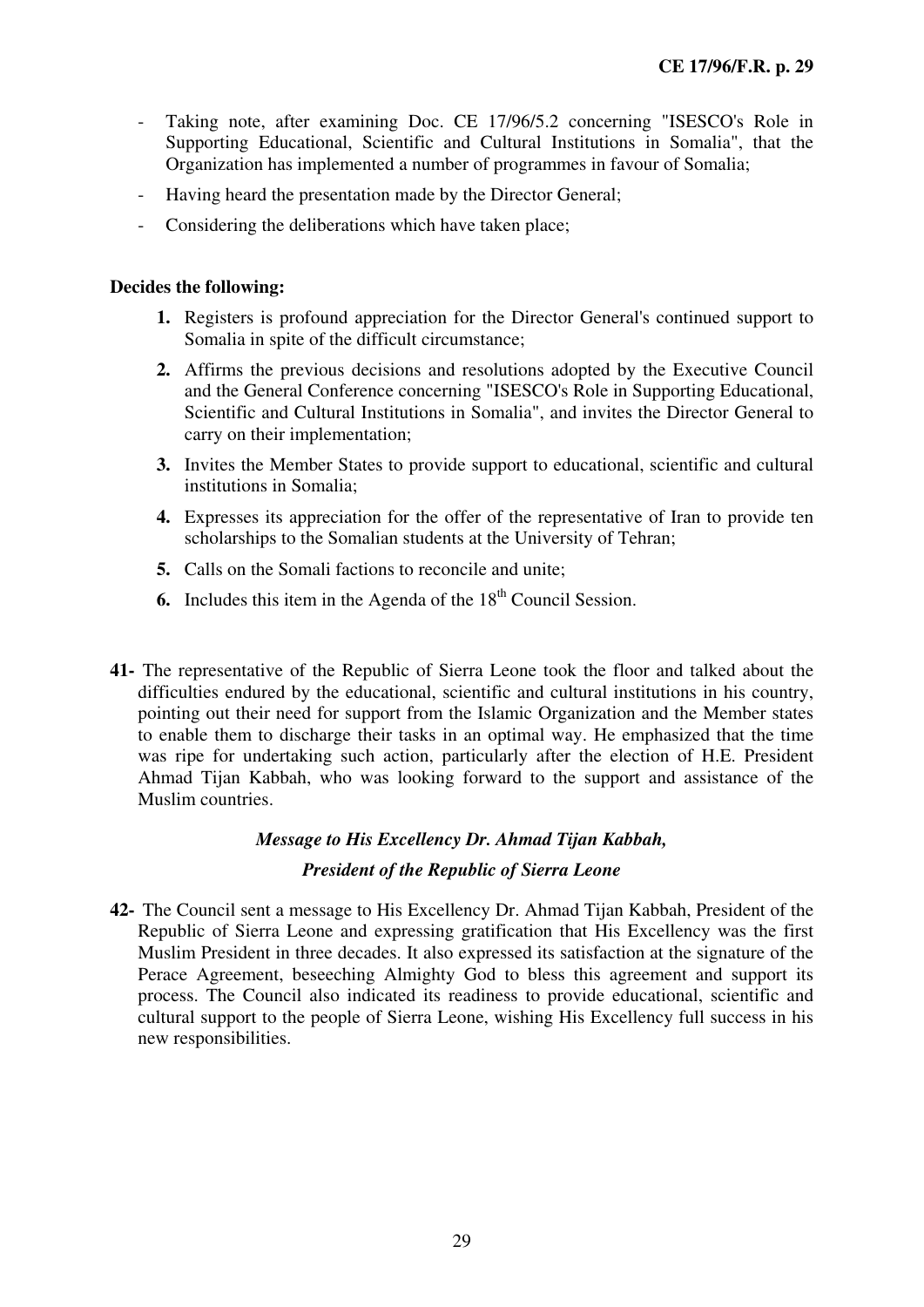*(Annex n° 11: Message to His Excellency Dr. Ahmad Tijan Kabbah, President of the Republic of Sierra Leone)* 

**Item 6.1 of the Agenda: Date and Venue of the Eighteenth Session of the Executive Council** 

**(Doc. C.E. 17/96/6.1)** 

- **43-** The Director General made a presentation on the said item, recalling the generous offer of the Kingdom of Saudi Arabia to host the Sixth General Conference Session and the Eighteenth Council Session at the capital of the Kingdom, and indicating that the General Directorate had received the approval of the Member States regarding this invitation.
- **44-** The representative of the Kingdom of Saudi Arabia renewed the invitation and expressed the pleasure taken by the Kingdom in hosting the Sixth General Conference Session and the Eighteenth Session of the Executive Council. He apprised the Council of the readiness of the organizing parties in the Kingdom to provide all means for the success of the two events.
- **45-** The Council members extended their thanks and gratitude to the Government of the Kingdom of Saudi Arabia for its generous invitation, expressing their happiness at holding the following session in the capital of the Kingdom and their hope to have an opportunity to perform the 'Omrah during the  $18<sup>th</sup>$  Council Session. The representative of the Kingdom of Saudi Arabia declared that the organizing parties in the Kingdom had already envidaged the organization of a trip to enable the Executive Council members to perform the 'Omrah.

#### *Message to the Custodian of the*

### *Two Holy Mosques King Fahd Ben Abdulaziz Al Saud Sovereign of the Kingdom of Saudi Arabia*

**46-** The Council addressed a message of thanks and gratitude to the Custodian of the Two Holy Mosques King Fahd Ben Abdulaziz Al Saud, Sovereign of the Kingdom of Saudi Arabia, may God preserve him, for having kindly issued his lofty instructors to host the Sixth Session of the General Conference of the Organization and the Eighteenth Session of the Executive Council in Riyadh, capital of the Kingdom.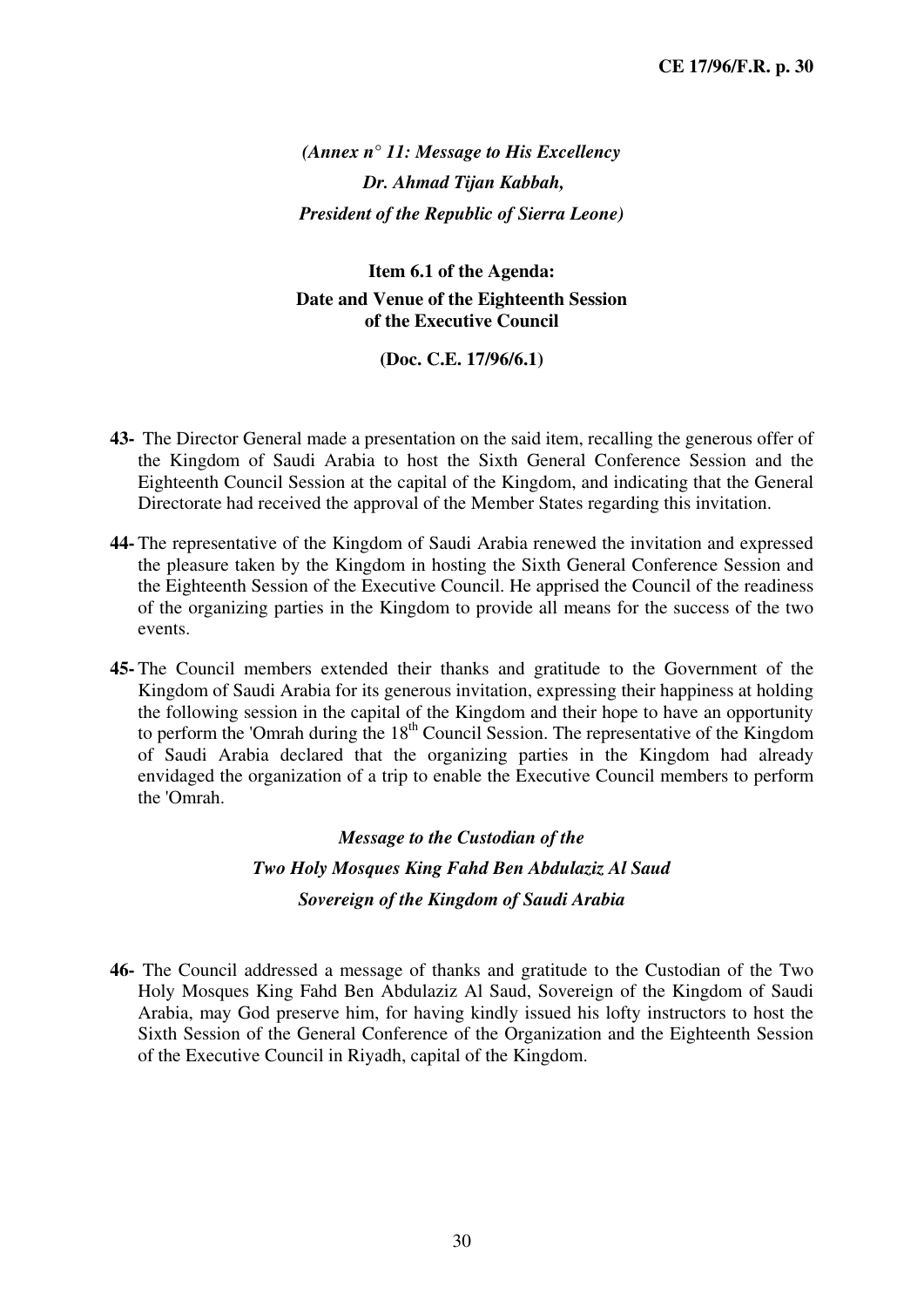### *(Annex n° 12: Message to the Custodian of the Two Holy Mosques King Fahd Ben Abdulaziz Al Saud, Sovereign of the Kingdom of Saudi Arabia)*

**47-** The representative of the Islamic Republic of Iran expressed the desire of his country to host the Seventh Session of the General Conference and the Twenty-First Session of the Executive Council in the Capital of Iran. The Council members expressed their thanks to Iran for their praiseworthy initiative.

The Council, then, adopted the following decision:

# **Decision CE 17/96/D 6.1 on Item 6.1 of the Agenda: (Date and Venue of the 18th Session**

#### **of the Executive Council)**

- In accordance with the provisions of Article 9 of the Rules of Procedure of the Executive Council, by the virtue of which the Council determines at each one of its sessions the date and venue of the following session;
- In accordance also with Article 20, paragraph "j" of the Rules of Procedure of the Council, which stipulates that the Executive Council prepares for the meetings of the General Conference;
- Taking into consideration Resolution CG 5/94/R.6.1 adopted by the General Conference at its  $5<sup>th</sup>$  Session (Damascus, 27-30/12/1994), whereby it set the first half of December 1997 as the date for holding its  $6<sup>th</sup>$  Session;
- Considering, after taking cognizance of Document CE 17/96/6.1 (Rev.) concerning the date and venue of the 18<sup>th</sup> Session, the offer of the Government of the Kingdom of Saudi Arabia to host the  $6<sup>th</sup>$  Session of the General Conference in the period from 6 to 9 December 1997 (6-7 Shaaban 1418 H) and the 18<sup>th</sup> Session of the Executive Council in the period from 29 November to 4 December 1997 (29 Rajab – 4 Shaaban 1418H);
- Taking into account also the thanks, gratitude and appreciation expressed by the members of the Executive Council toward the generous initiative of the Government of the Kingdom of Saudi Arabia, under the leadership of the Custodian of the Two Holy Mosques, King Fahd Ibn Abdulaziz Al Saud, may Allah preserve him;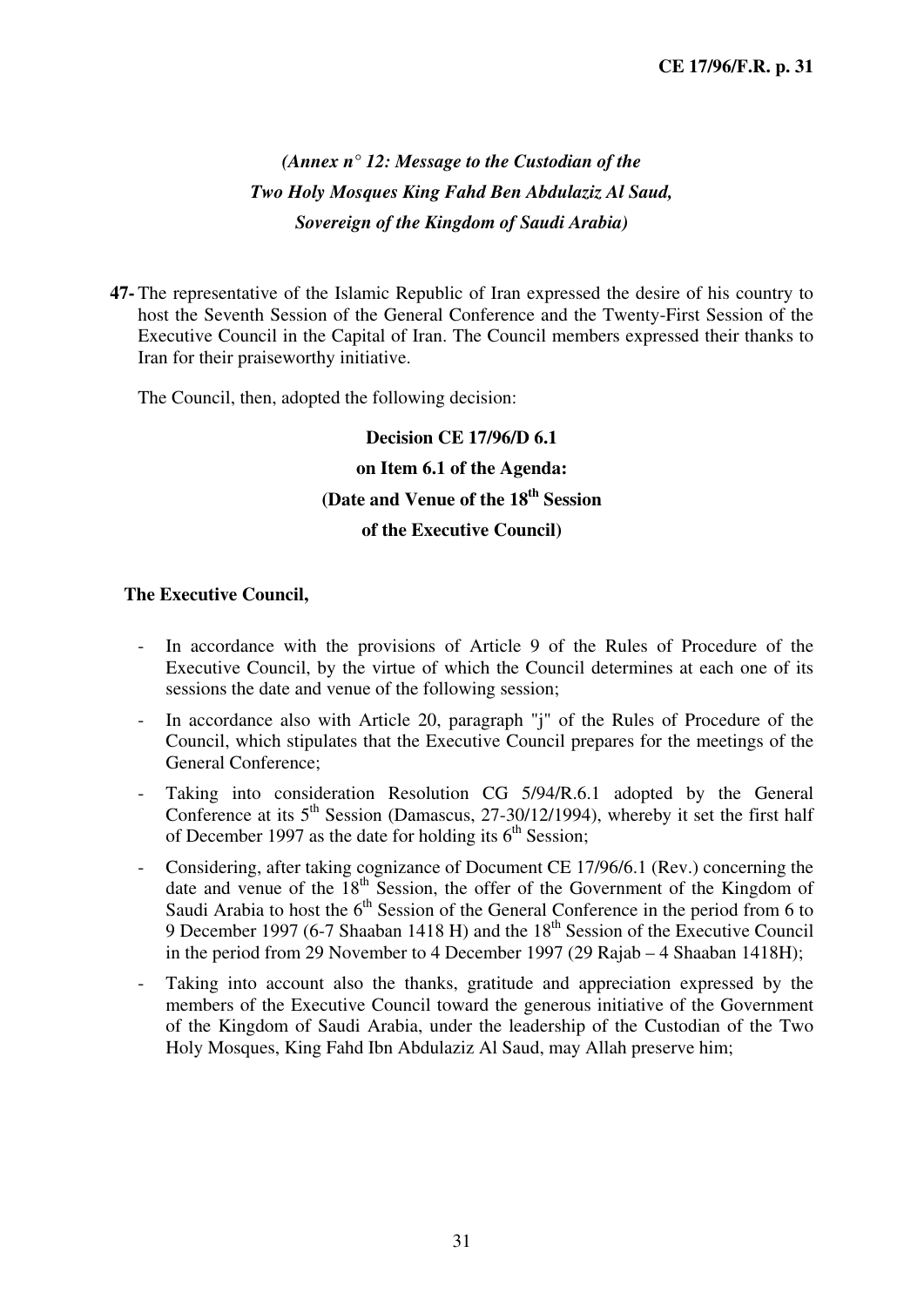- Expressed thanks and gratitude to the Kingdom of Saudi Arabia for its generous invitation to host the  $6<sup>th</sup>$  Session of the General Conference and the  $18<sup>th</sup>$  Session of the Executive Council, and for its sustained support to the Islamic Organization and its civilizational mission;
- Convenes the  $18<sup>th</sup>$  Session in the Kingdom of Saudi Arabia in the period from 29 November to 4 December 1997.

#### **Tribute to ISESCO's staff and raise of their salaries**

- **48-** At the end of the session, the Director General took the floor and commended the outstanding efforts of all staff of the Organization, which contributed largely to the achievement of the objectives of the Organization and upgraded its performance. He proposed to the Council to kindly approve a 15% increase of the base salaries of all staff members in view of the steady rise of the cost of living in the Seat Country, and the fact that no salary raise had occurred since 1991.
- **49-** The Council members intervened to hail this noble initiative and generous gesture that stemmed from a lofty Islamic spirit, proposing a higher rate as a token of appreciation from the Council for the outstanding, exemplary efforts expended by the staff of ISESCO. The Director General, the, proposed a 20% increase, which was subsequently approved by the Council, coming into force as from January 1997.

#### **Closing Session: Friday, 24 Rajab 1417H (6 December 1996)**

#### **Afternoon:**

- **50-** At the beginning of the session, the Council examined the Draft Final Report, paragraph by paragraph. After making a number of remarks and amendments to the Draft Final Report, the Executive Council members adopted it and invited the General Directorate to take into account those amendments upon finalizing the Report.
- **51-** H.E. Mr. Mohammed Ghassan Al-Halabi, Education Minister of the Syrian Arab Republic, President of the  $5<sup>th</sup>$  General Conference of ISESCO, took the floor and expressed his happiness at taking part in the proceeding of the  $17<sup>th</sup>$  Session of the Executive Council as well as his profound satisfaction with the discussions of the Council members, which enriched the issues raised, in particular with regard to the Medium-term Action Plan and the coming Three-Year Action Plan. He thanked Dr. Hamadi Ben Jaballah, Vice-Chairman of the Executive Council, for his sound steering of the session's proceedings, and expressed thanks to Dr. Abdulaziz Othman Altwaijri, Director General of the Islamic Organization, for his steady efforts to upgrade the Organization's status.

Concluding his address, he expressed his thanks and gratitude to His Majesty King Hassan II, Sovereign of the Kingdom of Morocco, for the care he bestowed upon the Organization.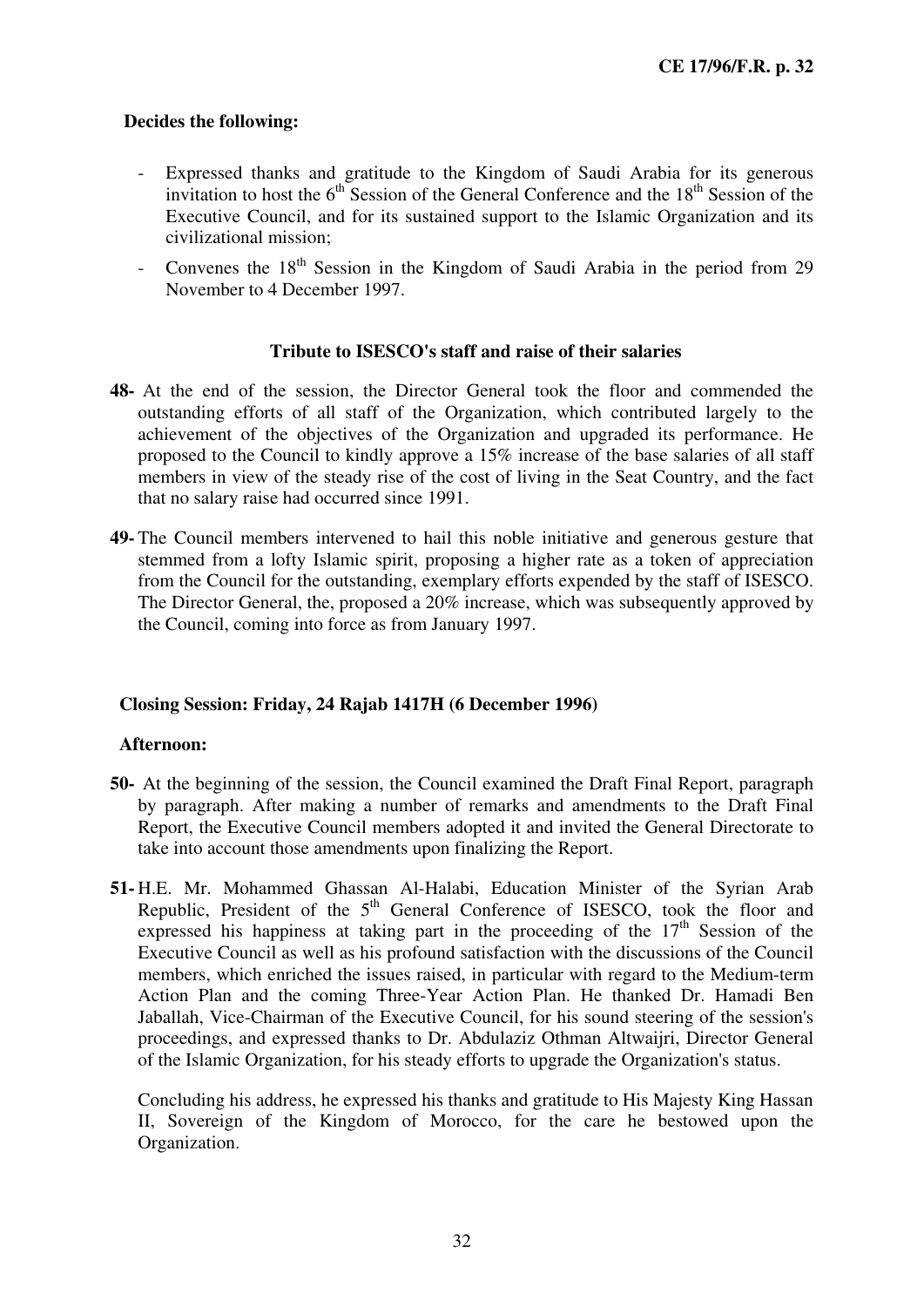### *(Annex n° 13: Address by H.E. Mr. Mohamed Ghassan Al-Halabi, Education Minister of the Syrian Arab Republic, President of the 5th General Conference of the Islamic Organization, at the closing of the 17th Council Session)*

**52-** The Director General addressed the Executive Council, expressing his deep satisfaction with the positive results achieved. Commending the efforts exerted by the Council members with a view to ameliorating the Islamic Organization's performance, he praised the wise way in which they tackled the issues on the agenda, stressing that the General Directorate would take into account their remarks and comments during reformulation of the documents to be submitted to the General Conference. He thanked the President of the 5<sup>th</sup> General Conference for him regular attendance of the Council's sessions and commended the Vice-Chairman of the Executive Council for his wise conduct of the session's proceedings. He thanked, furthermore, all those who contributed to the success of the session. At the and of his address, he expressed his profound thanks and appreciation for His Majesty King Hassan II, Sovereign of the Kingdom of Morocco, for the generous care and assistance that he bestowed upon he Islamic Organization, he also thanked the government of the Kingdom of Morocco for the support and assistance granted to the Organization.

### *(Annex n° 14: Address by H.E. Dr. Abdulaziz Othman Altwaijri, Director General of the Islamic Organization, at the closing of the 17th Council Session)*

**53-** Dr. Hamadi Ben Jaballah, Vice-Chairman of the Executive Council, took the floor and commended H.E. Mr. Lamine Kamara, Chairman of the Executive Council, for his outstanding wisdom and experience. He thanked the Council members for facilitating his conduct of the session's proceedings, praising their deep awareness of the challenges and stakes confronting the Ummah, thus making it possible to crystallize an integrated approach likely to help the Organization discharge its future responsibilities. He registered with deep satisfaction the brotherly relations existing among all ISESCO's staff under the wise leadership of Dr. Abdulaziz Othman Altwaijri, Director General of the Organization. Concluding his address, he expressed his thanks and gratitude to His Majesty King Hassan II, Sovereign of the Kingdom of Morocco, for the generous care and sustained support he bestowed upon the Islamic Organization.